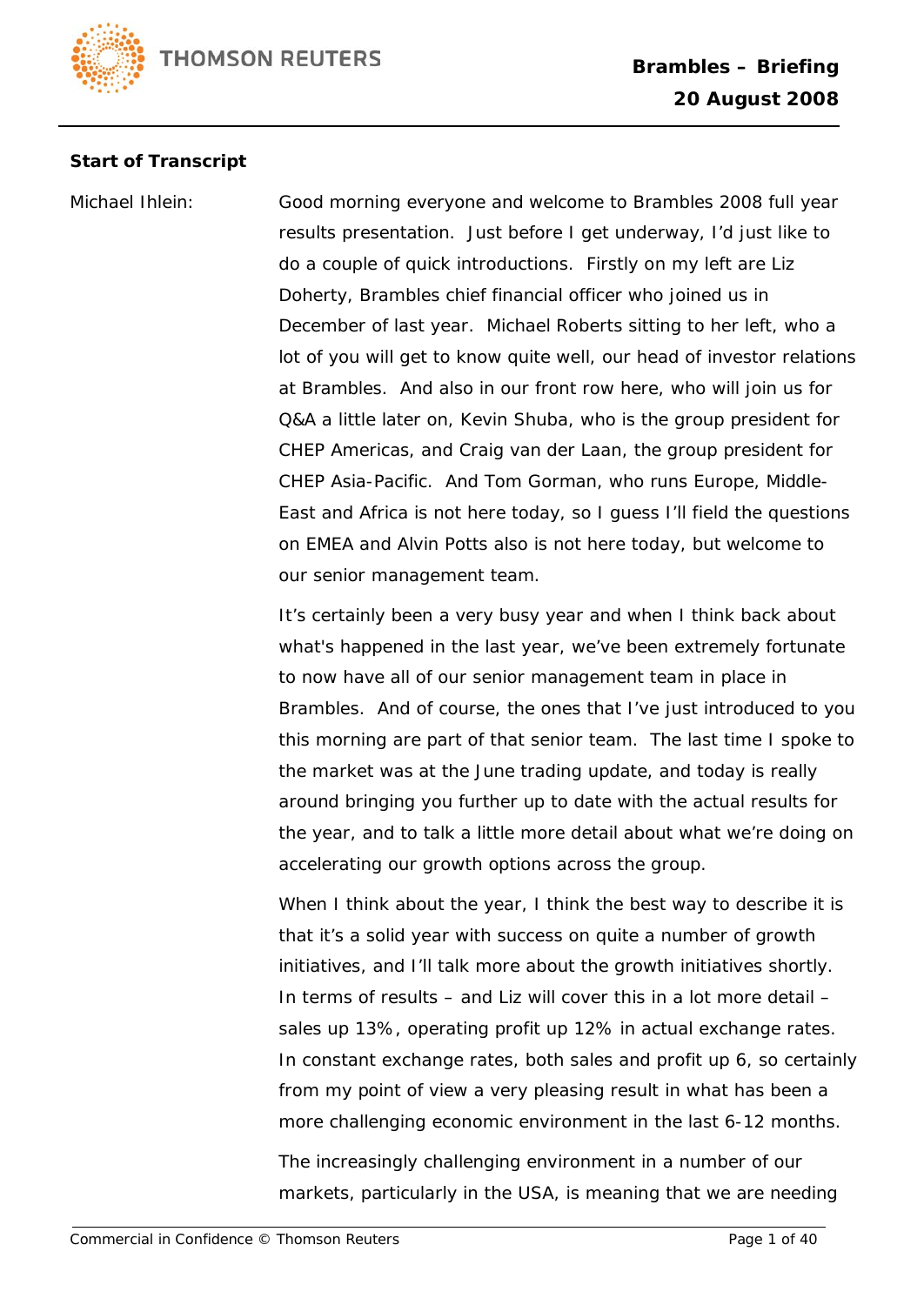

to make sure we maintain our focus on delivering new business wins and expansion in growth opportunities across all of our businesses. And I think the thing that is very pleasing about the result in this period in this 12 months, is that we've actually seen top line growth in all of the regions of both CHEP and Recall, and I was talking to our staff at the office this morning, and I think it's quite a while since I've been able to say that every region has had top line growth. And while we have some work to do in some parts of our business, I think it is very encouraging that we are seeing this top line growth on a consistent basis across the whole business.

It was only 12 months ago, August last year, that I talked to the market also about my vision for the future for Brambles, and also where did I see a number of significant growth opportunities, particularly in the CHEP business. And I'll talk more about that, and I think the thing that is very encouraging that we've seen in this 12 month period is a lot of wins and a lot of success in these very important growth areas.

We are continuing to win new business. It doesn't matter whether it's Recall in Europe or ANZ or Asia or CHEP in the US, CHEP in Europe, CHEP in Asia-Pacific, we are winning new business in all of our markets. And I think that augurs quite well for our longer term health of the business.

We are continuing to do work with Walmart on developing the best supply chain solution for them and for the whole supply chain, and if you remember what I addressed to the market last August, I talked to the market around the opportunity that I saw for Brambles to be a much broader provider of supply chain solutions. And that's in effect that we are doing with Walmart in developing the best supply chain solution overall, certainly for Walmart, but also for their suppliers, who in fact are our customers. And of course, also for Brambles and for CHEP, and I'll talk a little more about that in a minute.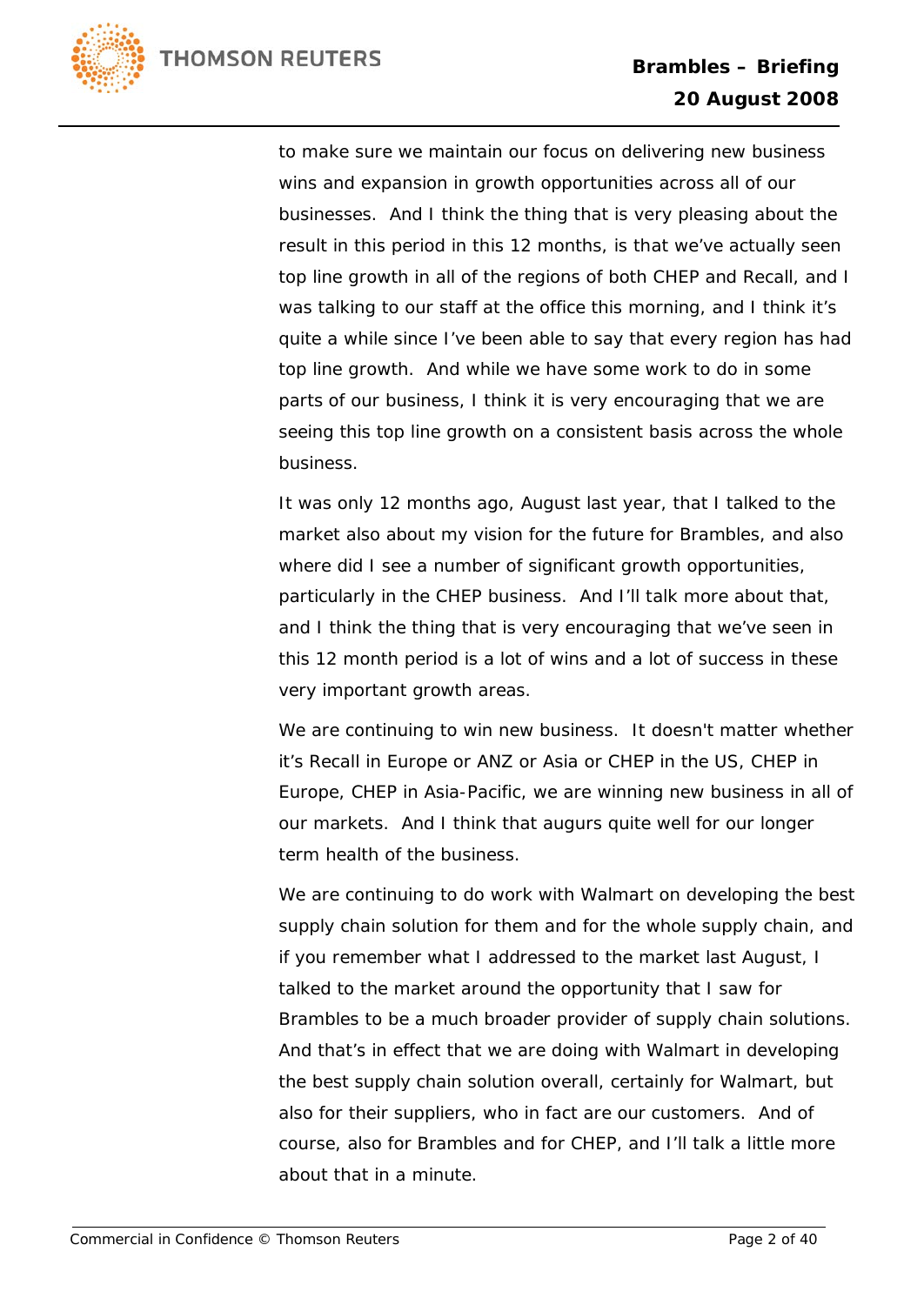

We are, however, incurring some non-recurring costs in this transitional period, as we develop this new solution with Walmart. As I said, the very good thing is I can share the burden of leadership with my new leadership team and I think that is a great thing to now have that full team in place. I think what is most important about that team is that they are very focused on what needs to be done. Kevin Shuba is sort of calling this his second home, I guess, but Kevin was only here a couple of weeks ago. We had the whole leadership team together, looking at what did we need to do in terms of our longer term strategy, to ensure that we were successful on delivering the growth objective that we have.

Turning now to some more specific comments on the results. I think the results that we've seen demonstrate the strong foundations that we have for growth in our business, and in particular is a good example of the strength of the underlying business models, whether that be CHEP or whether that be Recall. With sales up 13% and profits up 12, of course with the benefit of the weakening of the US dollar, but I think that's delivering a very acceptable result in more challenging economic environments. But I think what is very pleasing to me is that it may be more challenging, but we've been able to maintain our operating margins at 24% in this 12 month period. And that's after incurring the \$11 million of Walmart transitional costs in 2008, which I'll talk more about shortly, and also because we are investing and are very much on track on our programme of investment in quality and innovation in CHEP USA. We've invested \$25 million, of which \$20 million is in operating cost in the 12 months. Even after both of those we've maintained our group margins at 24%, and I think that certainly does speak a lot about the strength of the underlying model.

In fact, pre the quality investment and pre Walmart, our operating profit would have been up 16% at actual exchange rates rather than up 12. Liz will talk more about this, but cash continues to be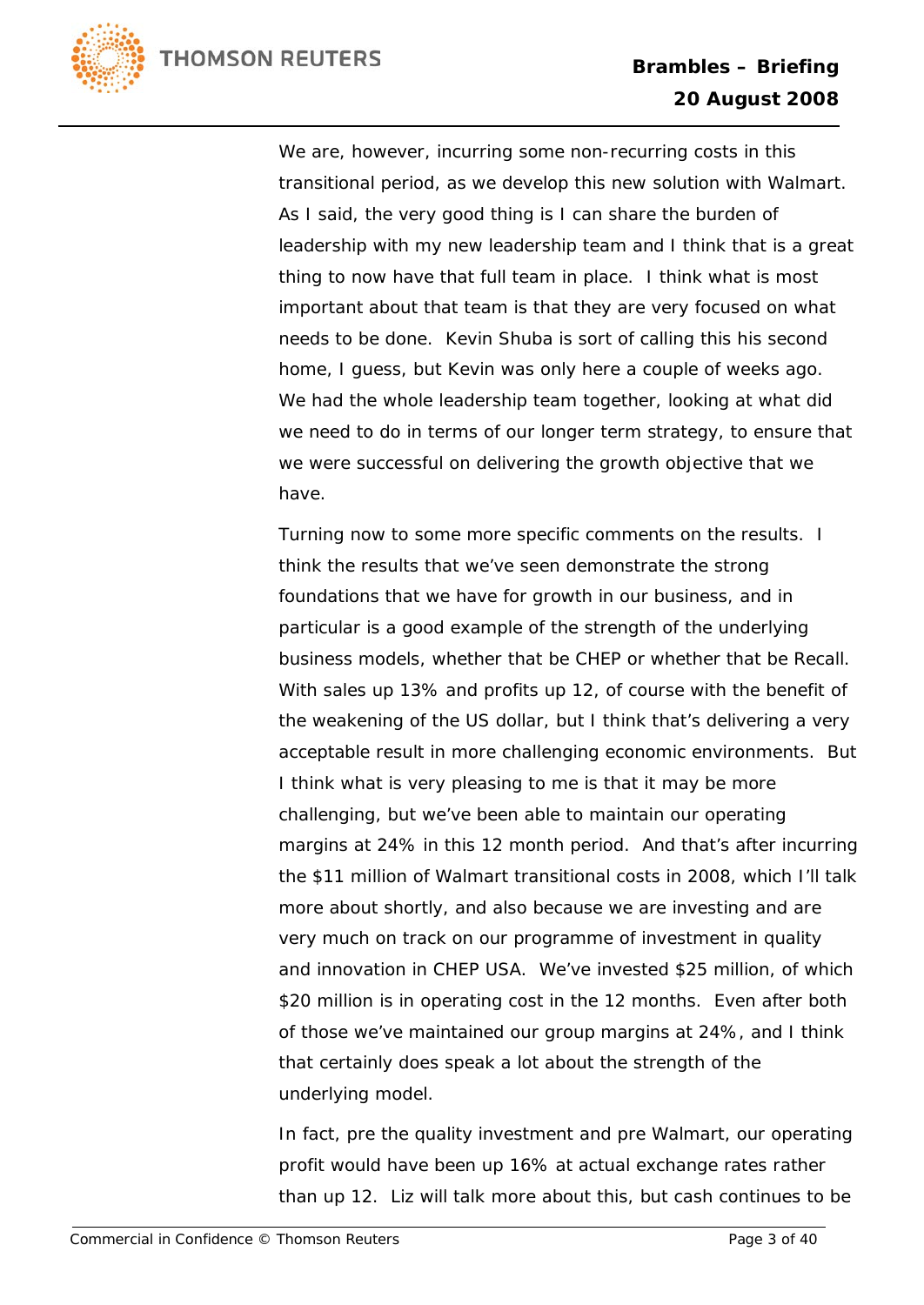

strong. But as you know we are looking at how do we invest for the future, and Craig's here today. You can ask him lots of questions about China and India, and we certainly do see those as two significant growth opportunities and we are continuing to invest across all parts of the business, but particularly in these emerging markets of China and India over the next few years.

Turning now to the Americas, it is a solid result and most importantly, I think a key feature of it is the significant wins that we've had in the business during the last 12 months. The economy, however, in the USA in particular is having some impact on volume. Overall, it is a tougher economic environment in the US, particularly in the last six months than we saw one year ago. However, we've still seen across the Americas business – so that's Canada, United States and Latin America, volume growth of 4%. Our reported volume growth in the USA was 2%.

However, one important point to make is that during the period we did lose a low margin non-FMCG customer that moved their business to whitewood, and that important point is that it's low margin and hence doesn't really affect our profitability. But it does, of course, affect our reported volumes. So in fact, adjusting for that pre that move of that customer, our volume growth would have been 4% in the period. And in fact, in the second half of the year – this is CHEP USA now we're talking about – our volume growth would have been a little more than 2.5% in the period in the second six months, and I think that's a much better indicator of what the real performance is of the USA business, albeit it in a tougher economic environment.

I guess we say this pretty much every year, but Canada and Latin America also continued to perform well. I was in Canada with Kevin a couple of weeks ago, and continued to be very impressed with the strength of their business model, and they have delivered a very good result in 2008.

As I said, a solid result but I think the real pleasing thing about the US business and the Americas generally is new wins. We've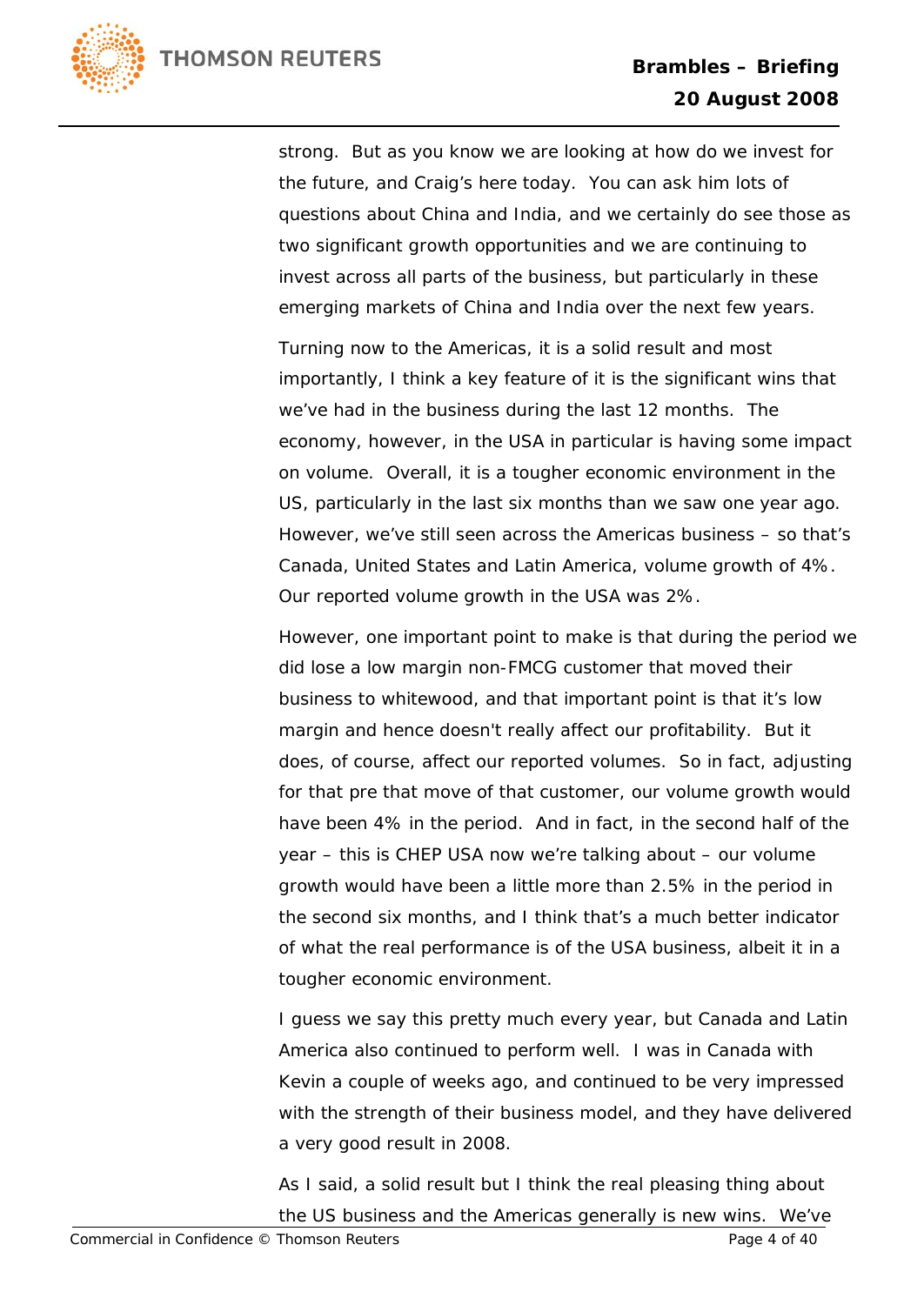

talked to the market when we released the June trading update about the win in Tyson Foods. This is the single largest customer win, certainly in the USA for many years, and I think when we look right across the Brambles network and right across CHEP, I think the largest that I've certainly seen in the period that I've been at Brambles. I think that will help – not just that one – but all the other wins that we've had also in terms of the pipeline – to underpin our delivery of growth in 2009 and beyond.

As you know, not just the USA but particularly the Americas business has had a great track record in delivering new business and growth over the past few years. So I think our confidence is still there in terms of the Americas, and particularly in the USA, notwithstanding the slower economy. I think the way I like to look at it and talk to our people about it is that whilst slower economic circumstances might mean that organic growth might be a little lower, what is most important for us as a business is to continue to focus on new business wins. Because what will actually happen is that the economies will recover.

I'm no economist, so I can't tell you exactly when, but when the economies do recover you'll see those organic growth rates pick up. And provided we've continued to have success in winning new business, we will exit these more challenging times with a much stronger business model and a much larger business than we even have today. Hence you'll hear a lot about from me and also from our operating managers, on the continued focus on growth, because I think that's very important for the future success of the business. And we have a very good track record in delivering on that.

Just a few comments now on Walmart. Kevin and I and particular in the US team, are working very closely with Walmart. In a number of senior meetings that Kevin and I have had with Walmart at the most senior levels in Walmart in the USA, we've made sure that we fully understand what Walmart are looking to achieve out of their change to the management of pallet flows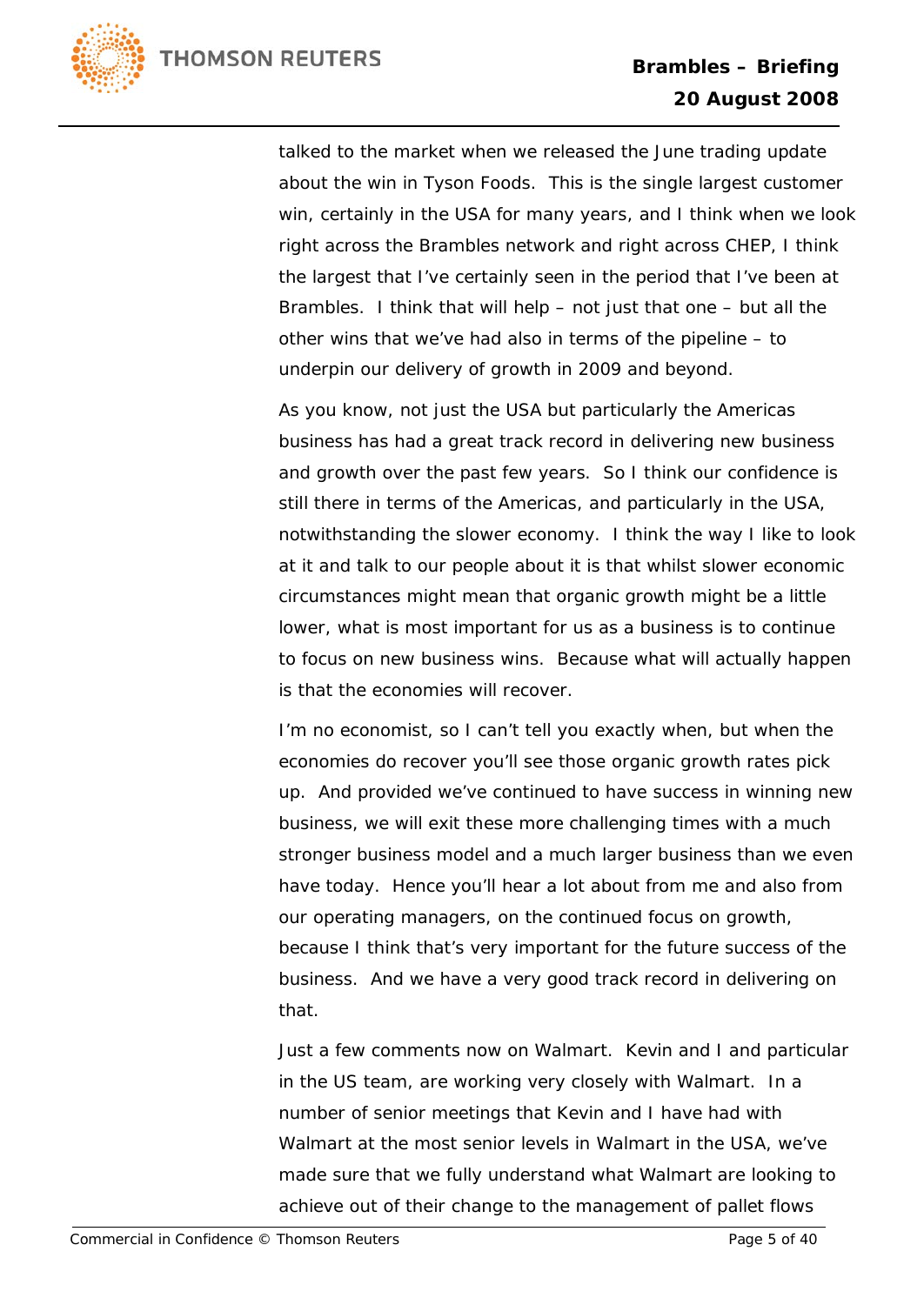

within their network. And as I said a short while ago, our focus is very much on delivering supply chain solutions and frankly that's what our relationship with Walmart is all about. They're not a customer in the paying sense, they're not an [immediate] customer but they are a very important FMCG relationship for us, and hence our responsibility is to work with them to develop the best supply chain solution.

It's very important to focus on the best. It's not the quickest. Now, in June at the trading update we did expect that there would be a resolution shortly and a final agreement on what was the best solution overall for Walmart and their supply chain. It is taking longer. I wish it wasn't, but it is taking a bit longer, and that's because there are a number of moving parts to this and a number of parties involved, third party service providers, that will help between us and Walmart develop what will be the overall best supply chain solution, so it is taking a little longer.

Our objective though still remains that at the end of this that CHEP is broadly cost neutral on an ongoing basis. Now, I can't talk a lot about the detail of how we're going to get there, but we have done a lot of work with Walmart and the third party service providers over the last couple of months, and we remain confident that we will find the best solution soon.

In the case of transition costs though, as we put these new arrangements in place, we did incur some transition costs associated with the loss of whitewood revenue and higher transport costs. There was an \$11 million impact of that in year end June 2008, which is in our results, and our estimate is that until agreement is reached and then we implement the solution over the next several months, that there may be incremental costs of approximately \$30 million in the US business over that period.

But I think it is important to remember that we remain confident, despite the longer timeframe of a resolution that will deliver the best overall supply chain solution. And hence in all the meetings that Kevin and I have had with Walmart, I am very pleased that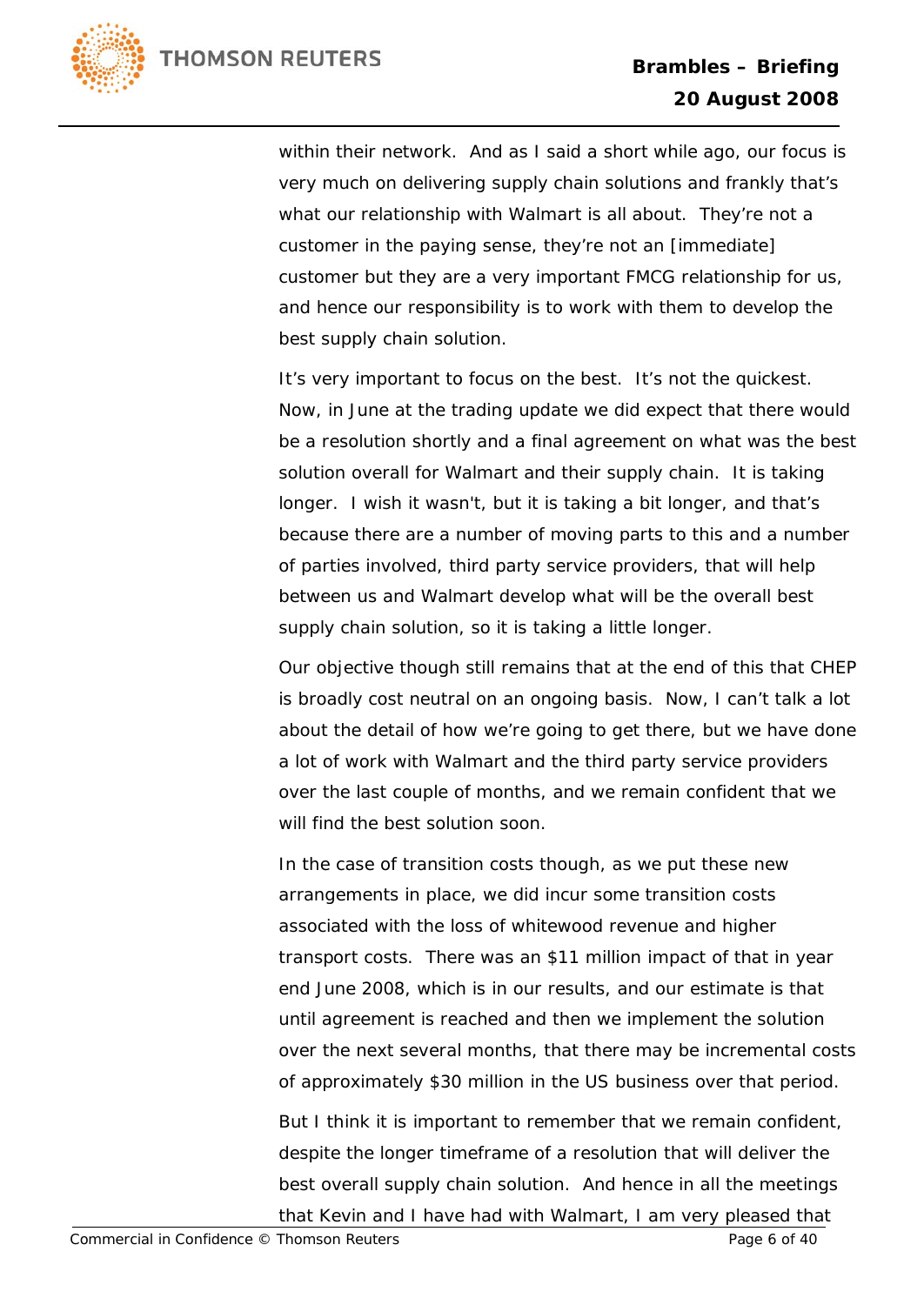

one, we have access to the most senior management within Walmart, which I think is a testimony to the quality of our relationship with them.

Just turning now to EMEA and let me deliver Tom Gorman's results for him, his report card in his first few months in the job. The way I think about Europe, Middle-East and Africa – and remember that previously we reported CHEP Europe, now it's Europe, Middle-East and Africa – is that it's a very much improved overall performance. We're seeing volume growth. In fact, volume in the whole region was up 4%, and the pipeline that I've seen, because I've spent a lot of time in Europe in recent months, is particularly strong. That pipeline is going to help us in FY09 and beyond, particularly in the important 1208 platform, which is the Continental European platform as distinct from 1210's in the UK, and especially in terms of the growth opportunities in Germany and in Poland.

And I think one of the pleasing aspects of what I've seen in the European business in the last few months, is that we're also now starting to see some success in the automotive container business. I'm sure Tom Gorman, given that he came from Ford, he'd probably claim all the credit for that. But in fact, I think there's been a lot of work going on in the European business to capture additional volume in this very important sector for us, and I think you should expect to hear more from us over the coming months of success in that sector.

When you look at the European Middle-East and Africa results, profits are up, sales are up of course as well, and our margins are up. And again, it's still in an environment where economically things are a little slower than they were, so I think this is a particularly pleasing result. Especially I'm very encouraged by what I've seen in terms of the pace of development, both in terms of the new management structure, the approach to winning new customers in Germany and in Poland and I'll talk more about that shortly. We are seeing continued pressure on the whitewood exchange business in Europe, so this is the competitive offering in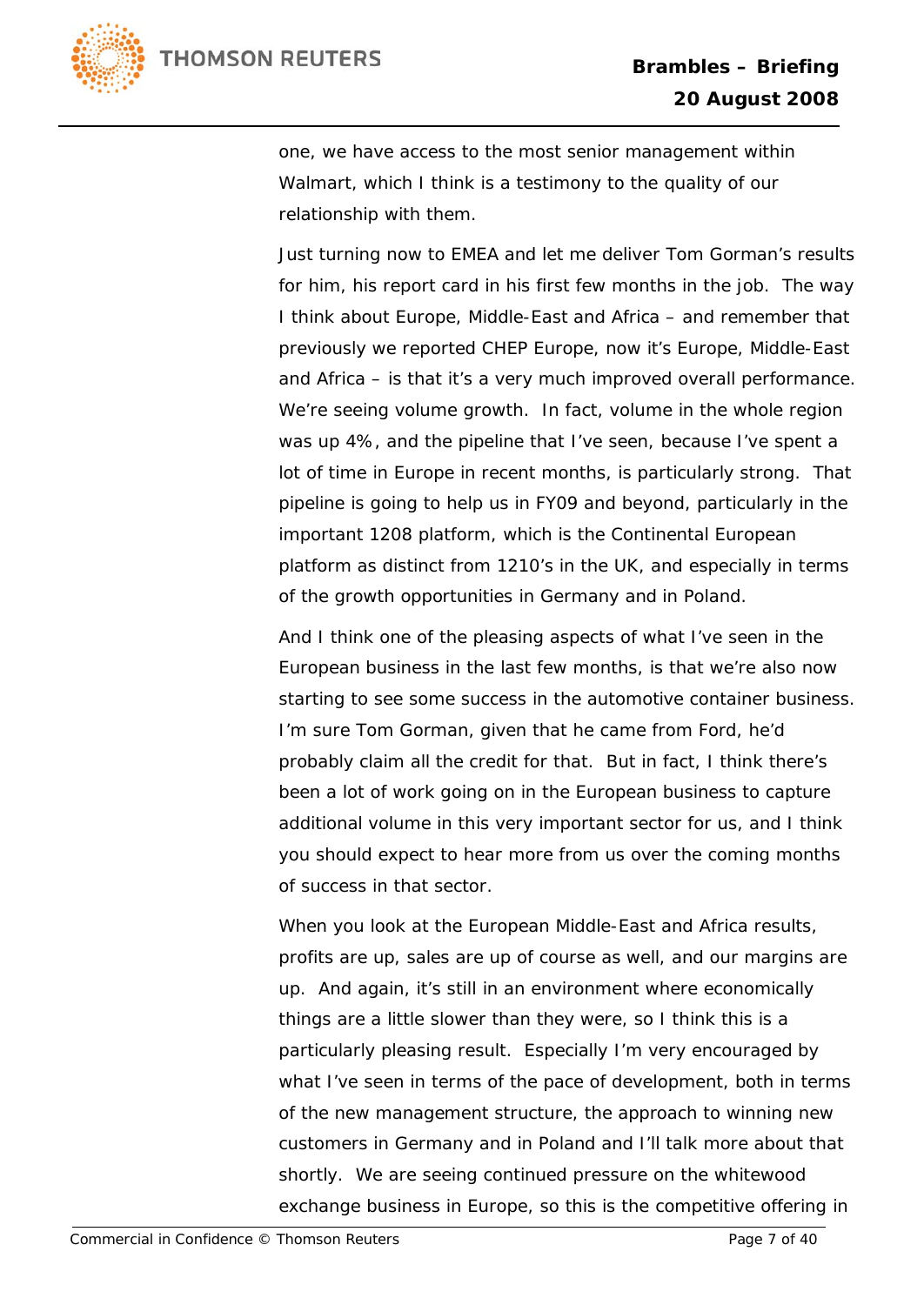

effect versus CHEP. Lumber costs are high and they've stayed high. They haven't continued to rise but they've stayed high. As you know fuel costs generally have been high and volatile. The combination of those two things means that the CHEP value offering in Continental Europe for 1208's continues to be strong and strengthening, and I think that is helping us enormously in improving the quality of the sales pipeline, particularly in markets like Germany and Central and Eastern Europe.

Africa, which is now part of the EMEA, also performed well in its usual tough environment. [Uri Welm] is doing a great job in Africa and has continued to deliver a very good set of results. Liz will actually talk a little bit about the specific results for CHEP Europe, given that you're used to seeing those in the past so she'll cover that shortly.

Turning now to Asia-Pacific and I think the very good thing here is that Craig who's leading that group, has now got a full management team in place as well and the business overall is doing quite well. One of the major focuses in Asia-Pacific is around growth. It is about China. It is about India. But the thing that is very good is that we're also seeing Craig's management team even in Australia and New Zealand, targeting new areas for growth in what traditionally would be seen as a very well established market.

So far in China and India we have invested \$52 million. The vast majority of that is in China, but you'll see us invest more money in India, and we'll do it on a prudent basis over the coming years, but I think we're very encouraged by the early progress that we've seen in both of those markets. The automotive sector – I talked about it in Europe – interestingly in Australia is declining and I think that's quite well known as to what's happening to the auto sector here. But within Asia-Pacific, what that is doing is opening up opportunities for expanding our automotive container business in China and in India, and there's a lot of domestic manufacturing happening there and planned to happen there. And I think also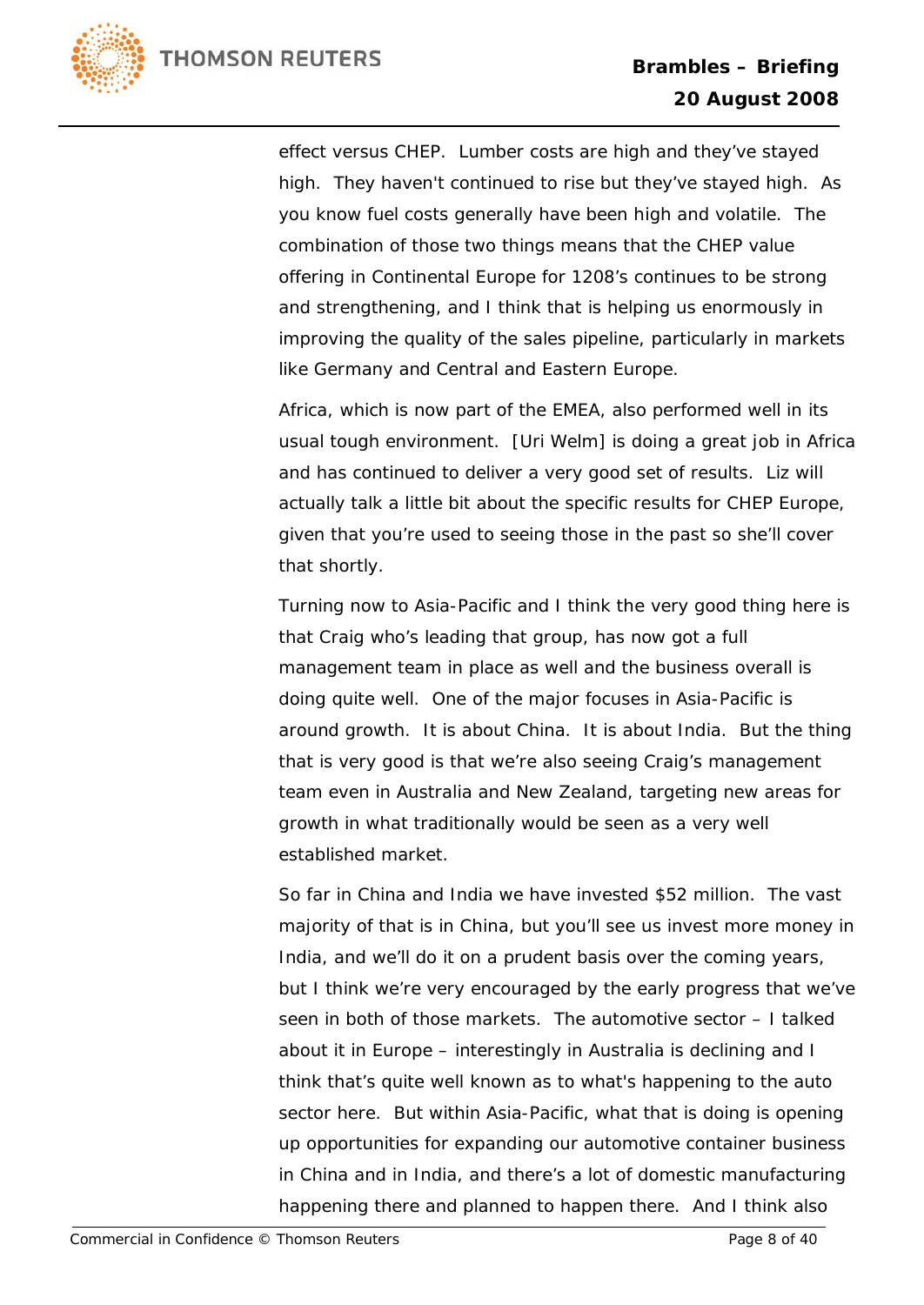



export growth from both of those markets over the coming years, so I think that will be a big focus over the next few years.

Turning now to recall, and I think the tag line here is that good organic growth, and in fact if you look at carton volume growth I think it's very good, 8% carton volume growth and that's in the document management solutions part of our business. It's the largest proportion of our business, and also the highest margin. However, we do have some work to do on costs, and…that's really in relation to North America and I'll come back to that shortly.

What is pleasing is that we are seeing customer wins in all regions of Recall, so that's in the Americas, it's in Europe, it's in Asia and it's in ANZ. In fact in Europe, Asia and ANZ, not only were sales strong in the 12 months, profits were as well. So we've got three of the four regions doing well.

Americas, however, okay on sales and they're top line growth is acceptable, I think I'd like to see more, but profit is disappointing. As you know we had some costs to address particularly in the second half and we've still got more work to do. We didn't quite get there in the second half, but I'm confident under Mikael Norin's leadership that we will now have, we do now have those plans in place to deliver that improvement in the Americas in 2009.

I think one of the things, when I look at the Recall business as compared to even 12 months or 18 months ago, I think there is a very strong focus now on discipline and on business excellence. For those of you who have been following the company over the last few years, that carton volume growth would have been 5% or 6% a few years ago. So I think it is very encouraging to see the progress that we're making there.

I spoke right at the start of today's presentation about the progress on growth initiatives and I think this is the area that I'm particularly very pleased with. When I addressed the market in August of last year I talked about significant growth opportunities in a number of areas and they were in the United States, in the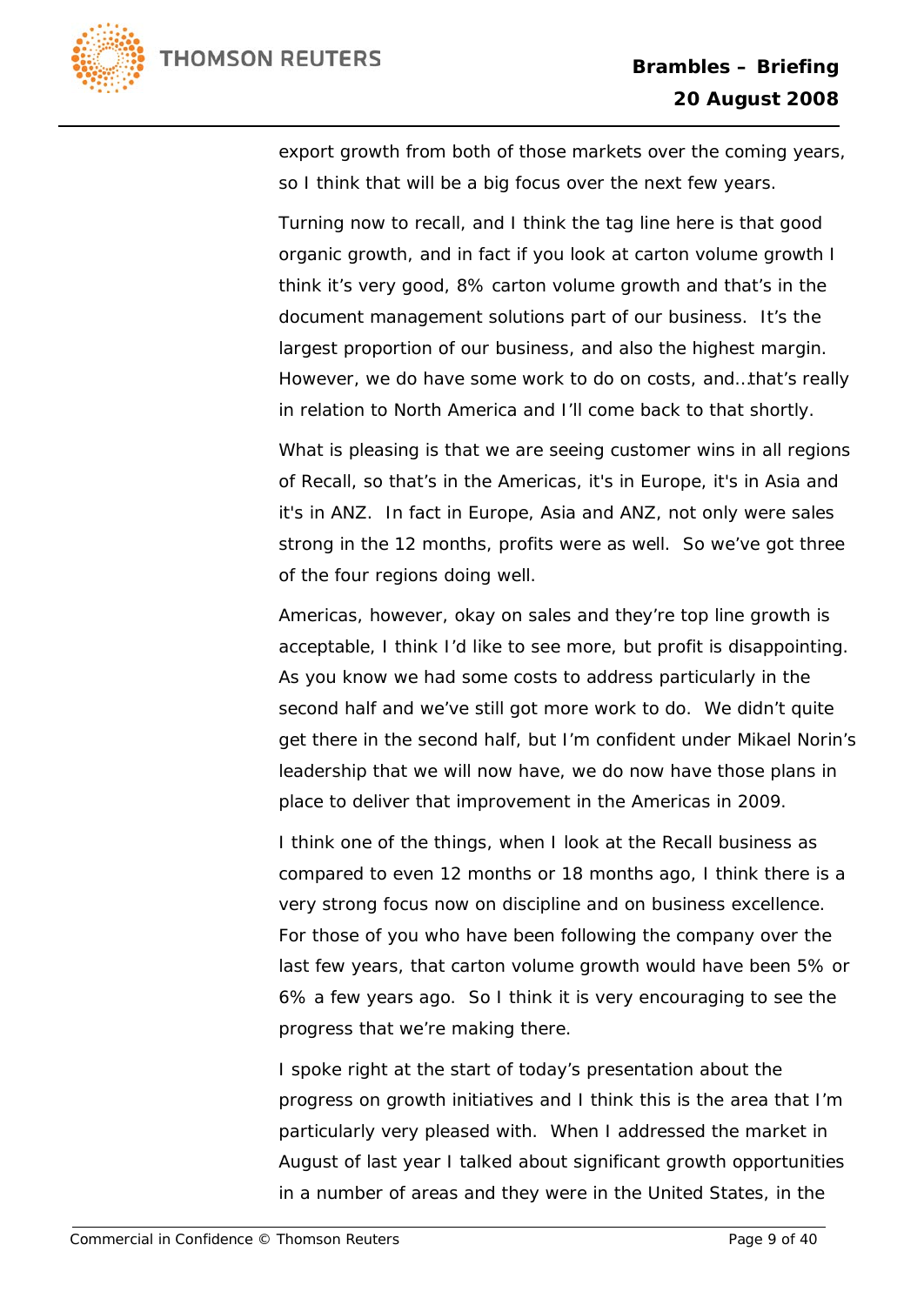

food services sector, also in the US in beverages where our penetration levels both in food service and beverage were relatively low, big opportunity to expand our business in Germany, Central and Eastern Europe, and in particular in Poland, opportunity to further increase our business in China and to establish a business in India.

So there were six particularly important targets, if you like, and if you look at our results over the last 12 months, we've had significant wins and significant progress in every one of those six areas. I think that is very exciting I think and all goes well for the future success of the business.

So far we've invested in those initiatives \$35 million so far and while that may seem like a relatively small amount, I think the fact that we're getting the wins without having to spend inordinate amounts of capital also speaks well for the future of the business. When I look at food service and Cisco advocacy in the US and Tyson Foods in the US or what Craig is doing in China and India, I think there is a sense of real progress and excitement within the business about what the future might look like. Of course there's more wins to come. I have no doubt that both China and India will be \$100 million revenue businesses in the next five years or so. You can ask Craig all about that, how he's going to deliver that at the end of today.

Just a few comments quickly on investing for growth in the Americas. It has been a tougher year, but I think the new business wins certainly give me confidence about the future. We've had success in the non-carbonated beverages area in the US and also in alcohol where we are seeing some producers switching volume from Whitewood to the CHEP pooling offering. The success in Tyson Foods, but also followed up with the renewed Cisco advocacy agreement and that was very also late in the year and we're now seeing Cisco converting some of their supplies to the CHEP pooling offering. I think the prospects for us in the food service sector remain particularly strong.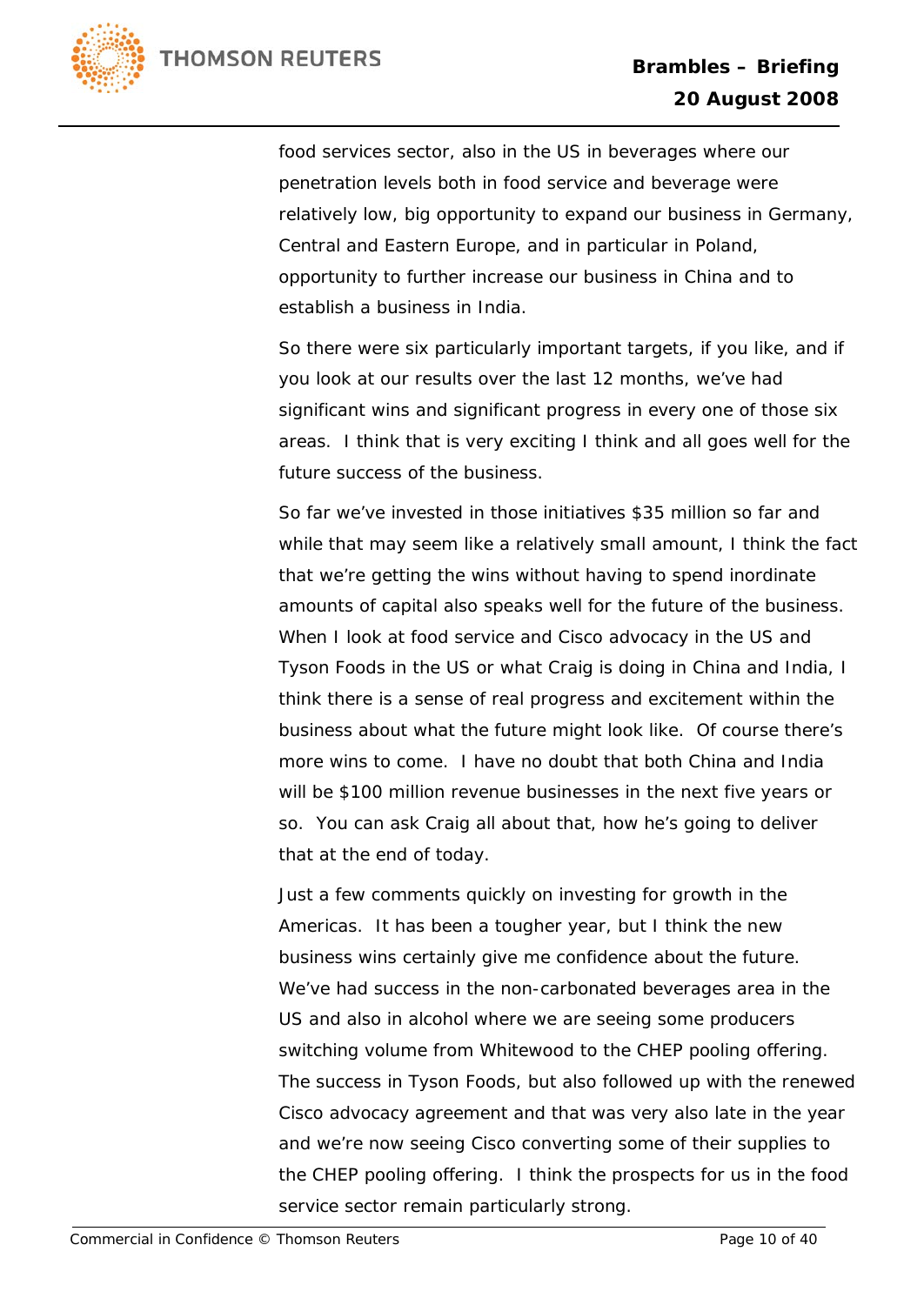

We have seen in the year very good progress in the produce sector and actually talked a little bit about that at the trading update when we spoke to the market then. As I said, what is very important across all our businesses, but particularly the US, that it's critical that we maintain our focus on growth and on new business so that when organic growth recovers we are going to be very well placed for the future of the business.

In Europe, Middle East and Africa, and particularly in Europe, the growth has been focussed around Germany and in Poland in terms of geographic expansion. I was in Warsaw recently with the top 80 management in the whole of the European business and I have to say they are a very energised bunch of managers. They're very focussed on their new growth opportunities and hence why I think the pipeline is as strong as it is. It doesn't mean there won't be challenges along the way, but I think we're very optimistic about the future of growth there. So hence with the strength of the pipeline, very confident that that growth will come and auto is also a focus. There's not been a lot of focus in automotive in the last few years, but I think the recent wins that we've had in that sector are also encouraging.

In Asia-Pacific I think this is a particularly exciting opportunity. I need to get back to India. Craig spent some time in India and also China already in the early stage of his appointment, but there was a great deal of energy in Craig's team. As I said, it's not only around China and India, but also in growth opportunities in Australia and New Zealand.

The revenue in China and India, it's not significant yet but it will come. I think even in the last six months we've seen a significant increase in the number of new customer wins, particularly in China. We're now shipping pallets to our first customer in India and that happened very late in the year, in June, and a major focus in both of those markets on fast moving consumer goods, so pallets, and also on automotive and I think there is a big opportunity in automotive. We've already won and announced a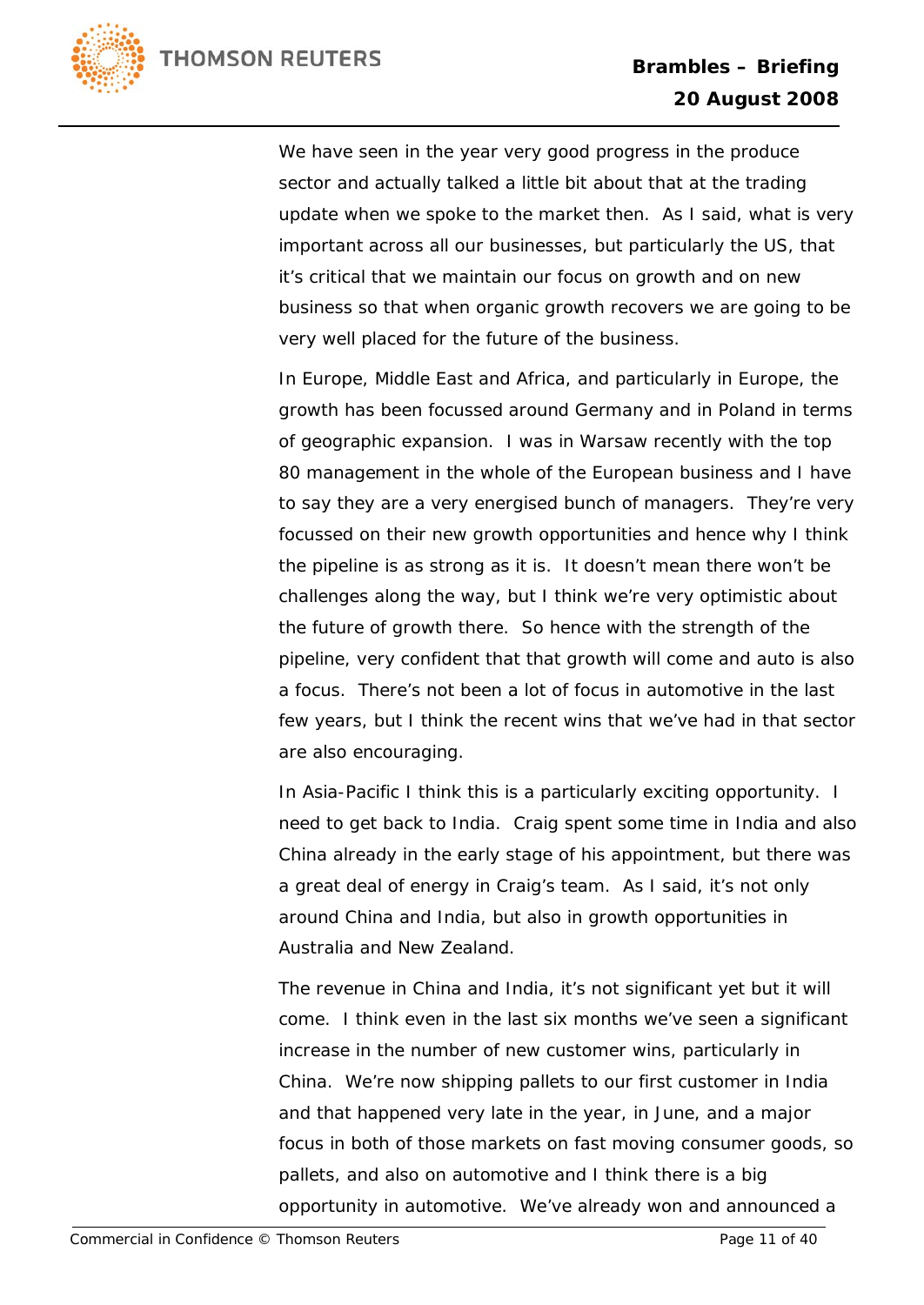

contract in China with ChangAn Ford Mazda and doing trials with a number of other producers as well that gives us confidence that the outlook there is also good.

In China itself, in fast moving consumer goods and pallets, we've have wins in Tsing Tao Breweries, Nestle Waters in the period who also actually now are sending pallets downstream to distributors and of course that's where we will excel in terms of our pooling model over the longer term. We've also had a win with Asia-Pacific Breweries in the important China market also.

Turning now to quality and innovation in the United States, I think the good thing here is that our program of \$100 million investment over two years is very much on track, that's the first thing. The second one is that the comments from customers are positive at this early stage and I think that is very encouraging. We are spending a little more, as you saw in the half, on operating expense rather than Capex. In total we spend \$25 million in the year end June 2008 and given that the early customer perspectives are positive, when Kevin and I were with Nestle in the Americas a couple of weeks ago, they were particularly complimentary about the fact that they'd seen a visible improvement in the pallet quality.

I think one of the things, though, that we need to keep in mind is that customers will never be satisfied. Given their increasing needs for automation, they will always be looking for us to do more for them in terms of solutions and to do it faster. Our main focus in the year has been on implementing plant quality representatives at the service centres and ensuring that we repair a greater proportion of pallets to a higher standard to meet customer's automation needs. We're doing further refinement work on automated digital inspection which is going to be very important for the long term in delivering consistency in the quality of repair.

Of course the blue step pallets, some of you have seen the early prototype of the blue step pallet, will be launched later in 2009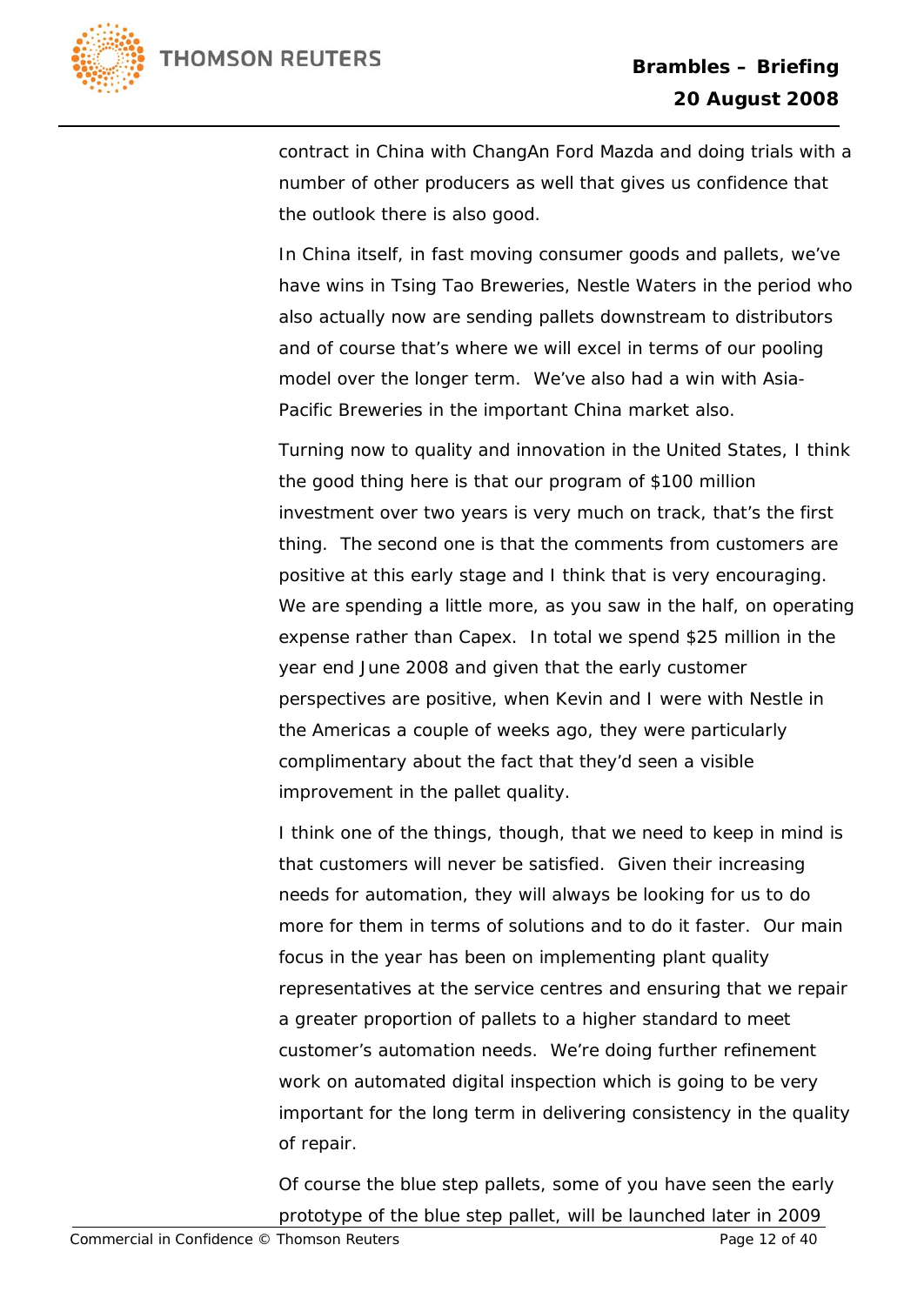

and customer trials are already underway with that new platform which will result in lower damage rates for the business over the longer term.

If I can just close on supply chain solutions, before I hand over to Liz, LeanLogistics that we acquired some months ago is already very well integrated. Transport management solutions offering is already done and in place and being used by customers. Kevin's been leading an initiative on freight optimisation solutions as well and this is a solution that will allow our customers to be able to optimise their freight across not only their network but also other customer's networks and we're very well advanced on that offering and are confident of that launch during the course of 2009.

I think all the initial work that Kevin has done in developing that offering with the Lean team suggests that all of the initial work that we did on the significant opportunity in LeanLogistics has certainly been validated. Consequently I think Kevin and I are very optimistic about the future for that business, for developing broader supply chain solutions.

But we're not stopping there. There's a lot of other things we're doing and I think one that has particular application to CHEP is in radio frequency identification. There's been quite a bit of talk about this over a number of years and we're seeing increasing opportunities with our customers for developing what we call a track and trace solution, particularly in containers and particularly in the fruit and vegetable sector. If you think about the ability to track what's actually happening with produce from the grower all the way through refrigerated delivery to the store level and how long it sits on the floor of the store, through radio frequency identification there is a big opportunity for CHEP and CHEP has this visibility right through the supply chain.

Craig's team in Asia-Pacific is leading that initiative globally for CHEP and we are expanding our capabilities significantly in that space to see how we can develop RFID as a solution for

customers.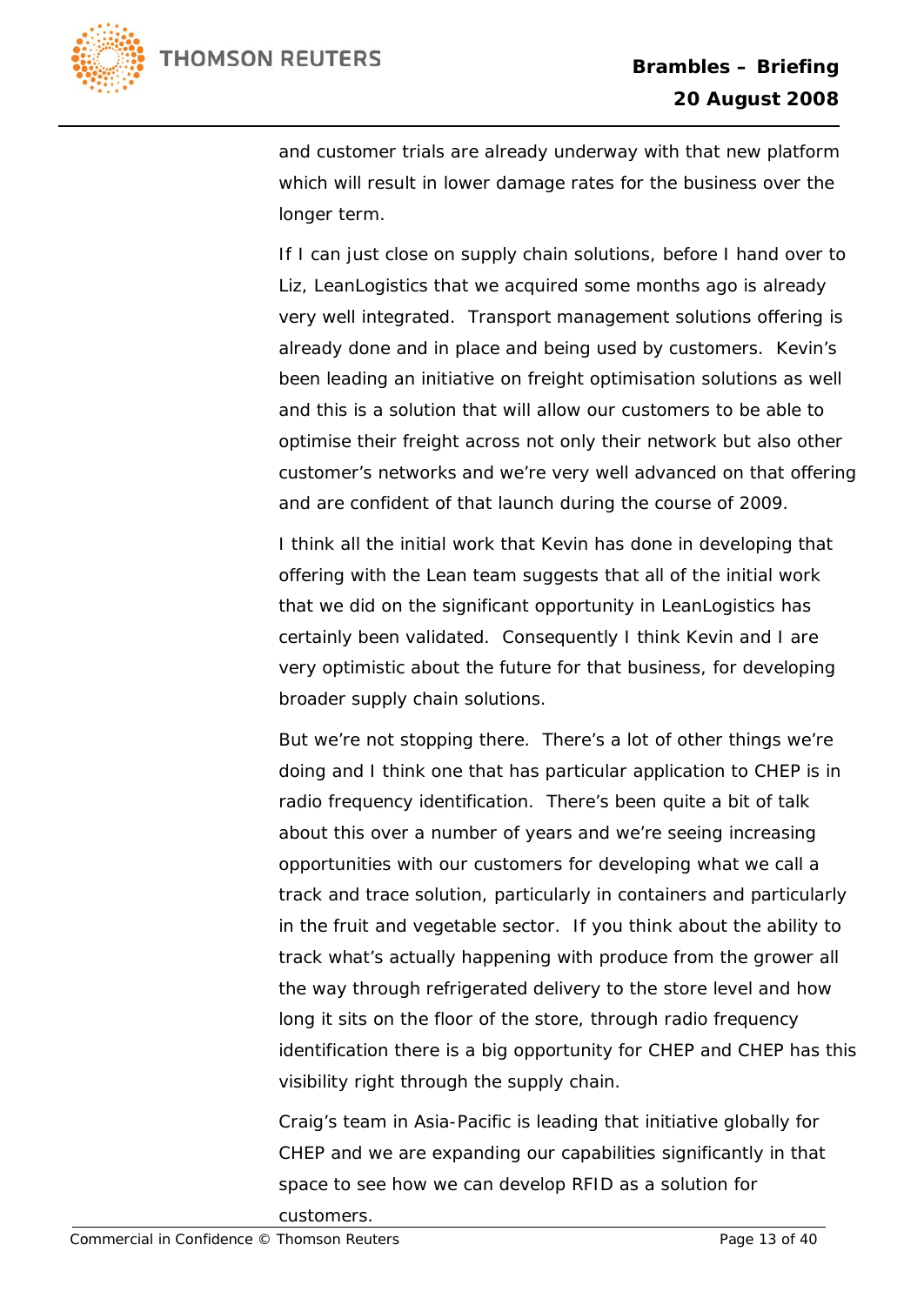

Before I do hand over to Liz, just to recap, today is really around talking about, I think, good progress that we've made in the 2008 year, particularly the fact that we've had considerable success on the growth initiatives and I think that is an important underpinning for the longer term growth prospects. So I'll hand over to Liz to cover all the financials which I used to love doing and I'll be back to close with an outlook and then we'll all take your Q&A.

Liz Doherty: Thank you Mike and good morning everyone. I'm delighted to announce the 2008 results for Brambles. As Mike has already mentioned, our continuing operations, CHEP and Recall, have delivered solid growth in sales and operating profit in 2008. Sales at actual exchange rates rose 13% or 6% in constant currency, primarily driven by volume. In constant currency terms, comparable operating profit growth was 6%. Prior to investment in quality and the transition costs associated with Walmart, however, comparable operating profit actually rose by 9%. This was a good result, particularly given the marked slowdown in the US, UK and Euro-zone economies in the second half of the financial year.

> Profit before tax fell marginally to \$837.4 million because of higher net finance costs. These were \$150 million compared to \$60 million in the prior year and reflect the finalisation of the restructuring of Brambles, specifically the impact of the \$1 billion cash alternative paid as part of the unification in December 2006 and \$1.9 billion of share buyback subsequently.

> Profit after tax has remained steady as we have offset the reduction in profit before tax with a fall in the effective tax rate from 32.9% to 30.2%. This was due to benefits of adjustments to deferred tax, from lower tax rates in Europe and recoupment of prior year losses in France. Earnings per share has increased strongly in both actual currency, 18%, and constant currency, 10%. This is due to a combination of profit growth and capital management initiatives. The weighted average number of ordinary shares used to derive the EPS calculation is \$1409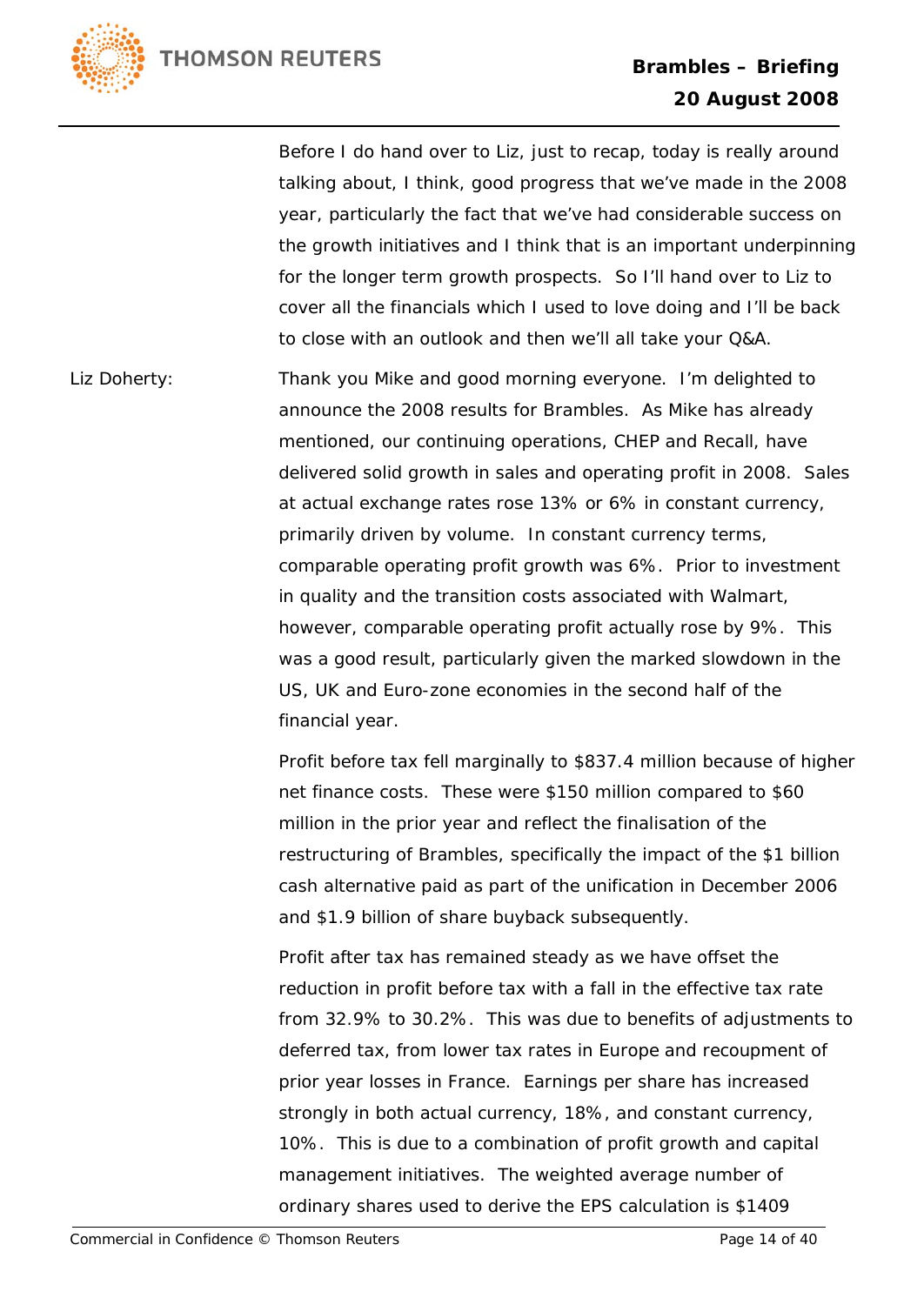

million, a reduction of \$139 million shares, or 9% from the prior year.

Cash flow generation remains strong although slightly below last year with the reductio primarily arising from capital investment to support growth. Return on capital investment has fallen marginally from 24.6% rounded to 25% down to 24.4% due to quality initiatives and LeanLogistics in CHEP Americas and investment in China and India in CHEP Asia-Pacific.

Brambles is reporting in line with the new reporting structure under which CHEP operations are now managed in three groups. CHEP Americas includes USA, Canada, Latin America, LeanLogistics and the global Catalyst and Chemical Containers business. CHEP EMEA comprises Europe, the Middle East and Africa and CHEP Asia-Pacific covers Australia, New Zealand, South East Asia, India and China. The Recall structure remains unchanged. Adjustments to historical segment data to reflect this new structure was set out in an announcement to the market on 24 July this year.

Total sales for the year were \$4.4 billion, an increase of 6% in constant currency. It is pleasing to see all parts of the business contributing to this growth which represented record annual sales for all regions.

Overall, CHEP Americas continue to perform well with sales up 8%. The USA result however was impacted as Mike said, by both the loss of a large, low-margin customer, and a marked slowdown in the economy which resulted in reported volume for the second half being flat. Both Latin America and Canada performed strongly, delivering double digit growth.

CHEP EMEA increased sales by 4%. CHEP Europe growth was 3% and Africa was a strong 19% increase. CHEP Asia Pacific delivered solid sales growth, with China contributing \$2 million of sales in the year as we build the foundations of our new business there. All regions contributed re record 7% growth and this was primarily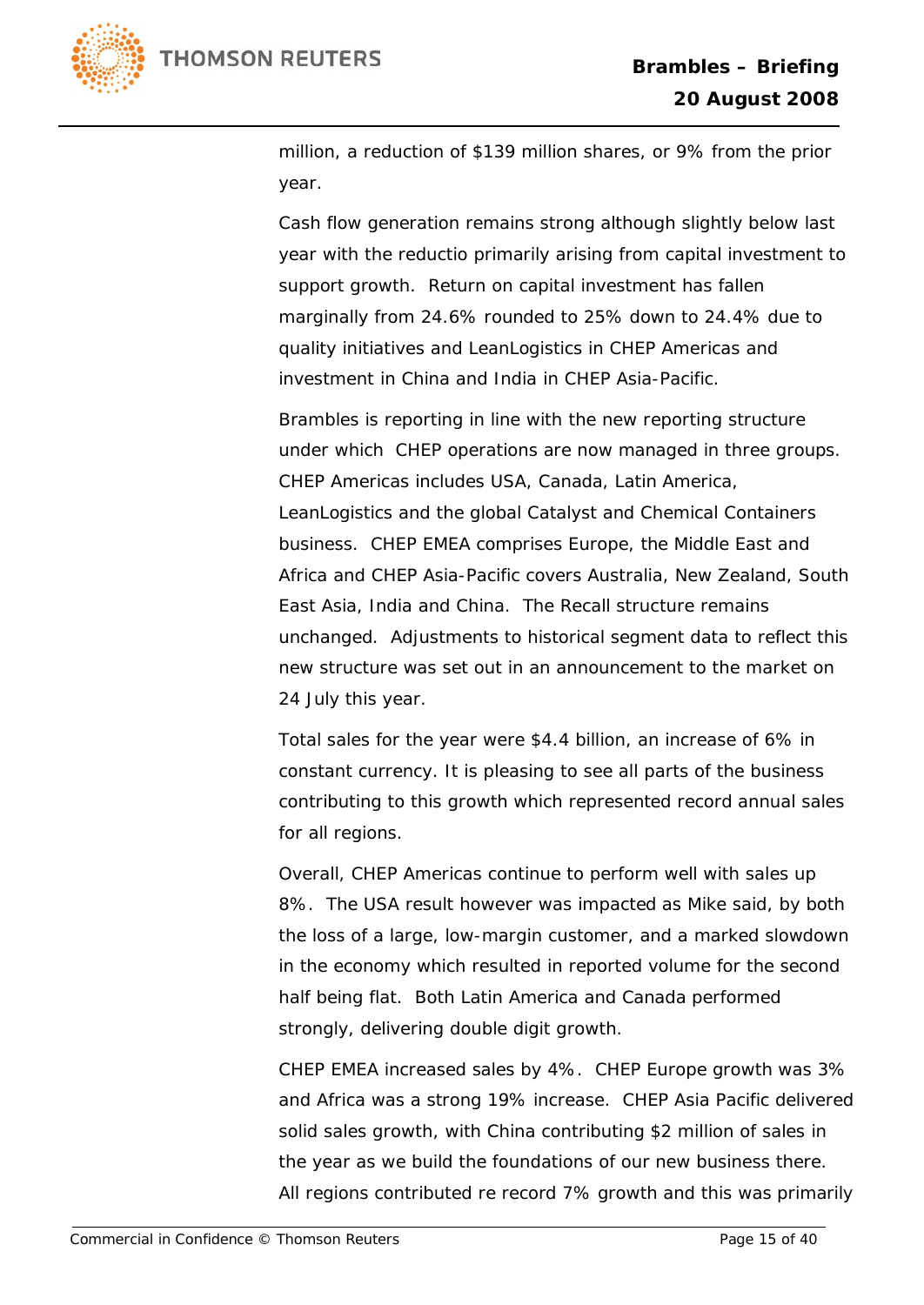

volume driven. There were no sales from discontinued operations in FY08. The sales in 2007 reflect the sales in the divested businesses of Cleanaway UK and Asia in the first half of 2007.

Turning now to overall profitability. Operating profit for continuing operations was over \$1 billion for the first time, an increase of 6% in constant currency terms. In absolute dollars CHEP Americas and EMEA were the main contributors to the growth. CHEP EMEA grew by 9% and CHEP Americas 5%. However, prior to the costs associated with quality initiatives in Walmart, the underlying profit in CHEP Americas actually grew by a healthy 12%.

While CHEP Asia Pacific comparable operating profit fell by 5%, this was due to the start up investments in China and India, as well as the implementation of new information systems in Australia and New Zealand during the year. The region is building foundations for strong future growth in new developing markets.

The overall Recall performance was disappointing, with operating profit falling in constant currency terms by 2% to \$116 million. The Recall Americas profit was impacted by higher costs in North America. Although progress on costs was actually made in half two, this was less than expected. Turnaround plans are now in place and management are committed to delivering the necessary improvement in full year '09. All other regions of recall delivered good underlying operating profit growth. The savings at Brambles headquarters reflect the completion of the unification and the simplified operating structure.

In CHEP Americas volume and mix were the main contributors to the improved profit performance, with some benefit from price. CHEP USA was the main driver, accounting for 70% of the increase. This was in good part due to the acquisition of new customers. Latin America and Canada both contributed strongly to the volume growth.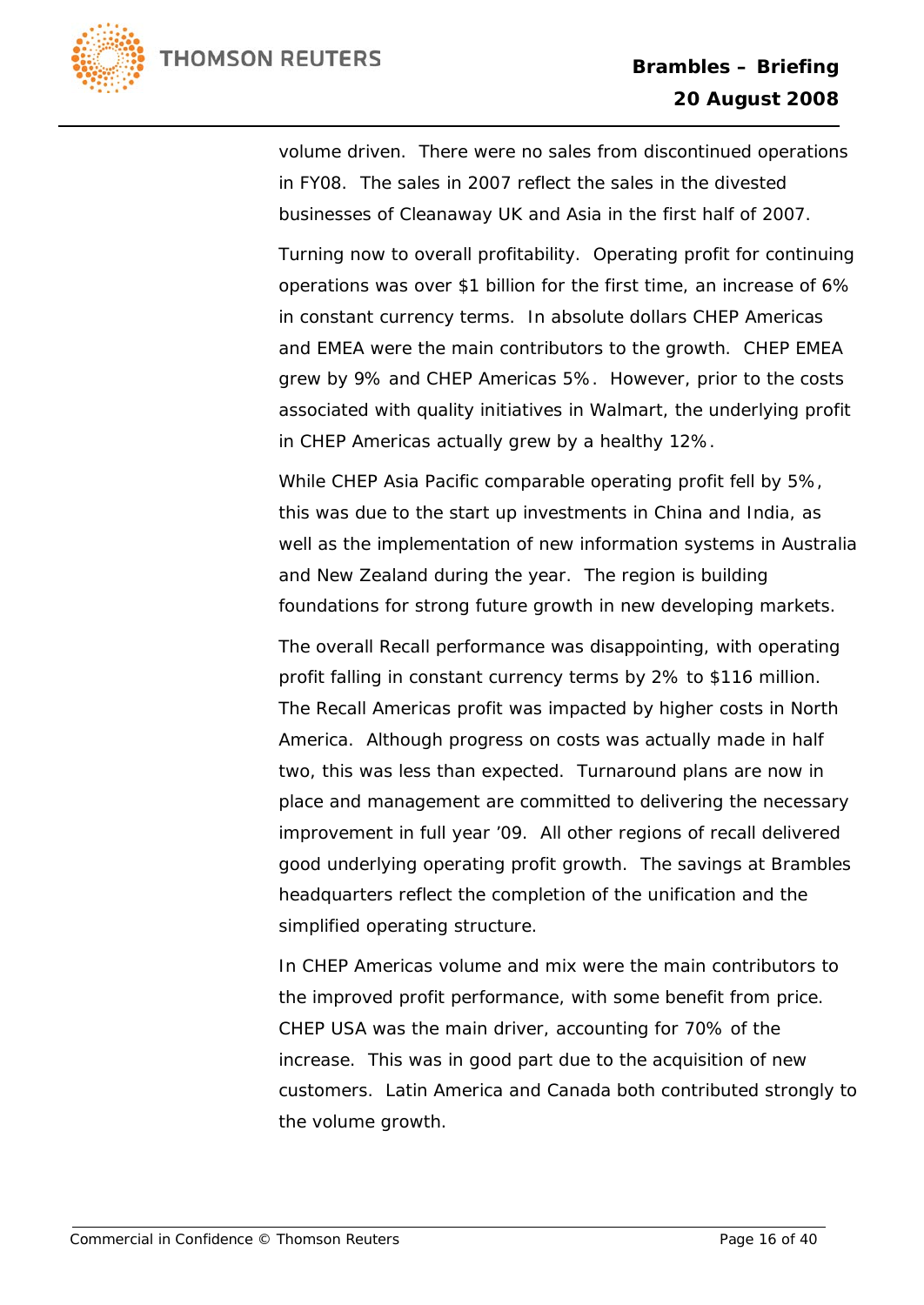

Transportation costs increased slightly by \$6 million, reflecting an increase in volume of relocations rather than rate. The transportation ratio remains steady at 21%.

Plant costs increased by \$21 million. This reflected higher input costs and greater pallet returns as a result of the slowing economy. It also included a moderate sum associated with 12 new service centres, which will create a more efficient transport network.

As Mike has mentioned previously, CHEP USA has invested \$25 million in quality initiatives in the year, of which \$21 million impacted profit. These operating expenses included costs related to increasing the pallet repair specification, as well as those associated with Plant Quality Representatives located at service centres. As a consequence of both the quality and increased plant expenditure, the US plant cost ratio increased three percentage points to 27%.

The \$11 million of non-recurring transition costs associated with Walmart reflects its decision to modify the management of pallet flows in its network in the USA. CHEP USA continues to manage its assets well as is demonstrated by the improvement in the control ratio to 99%. As a consequence, the irrecoverable pooling equipment provision expense was broadly in line with the previous year.

In CHEP EMEA, 4% growth in pallet issue volumes was a result of customer wins throughout the year. This drove much of the \$37 million volume price mix variance. Within this CHEP Europe pallets accounted for \$25 million.

Transportation costs were \$14 million lower than last year. This was partially due to the one-off impact of non-recurring transport costs in 2007, arising from the closure of the Brentwood service centre in the UK. However, a significant part of the benefit has come from cost efficiencies, specifically plant network optimisation, transport auctions and improvements to transport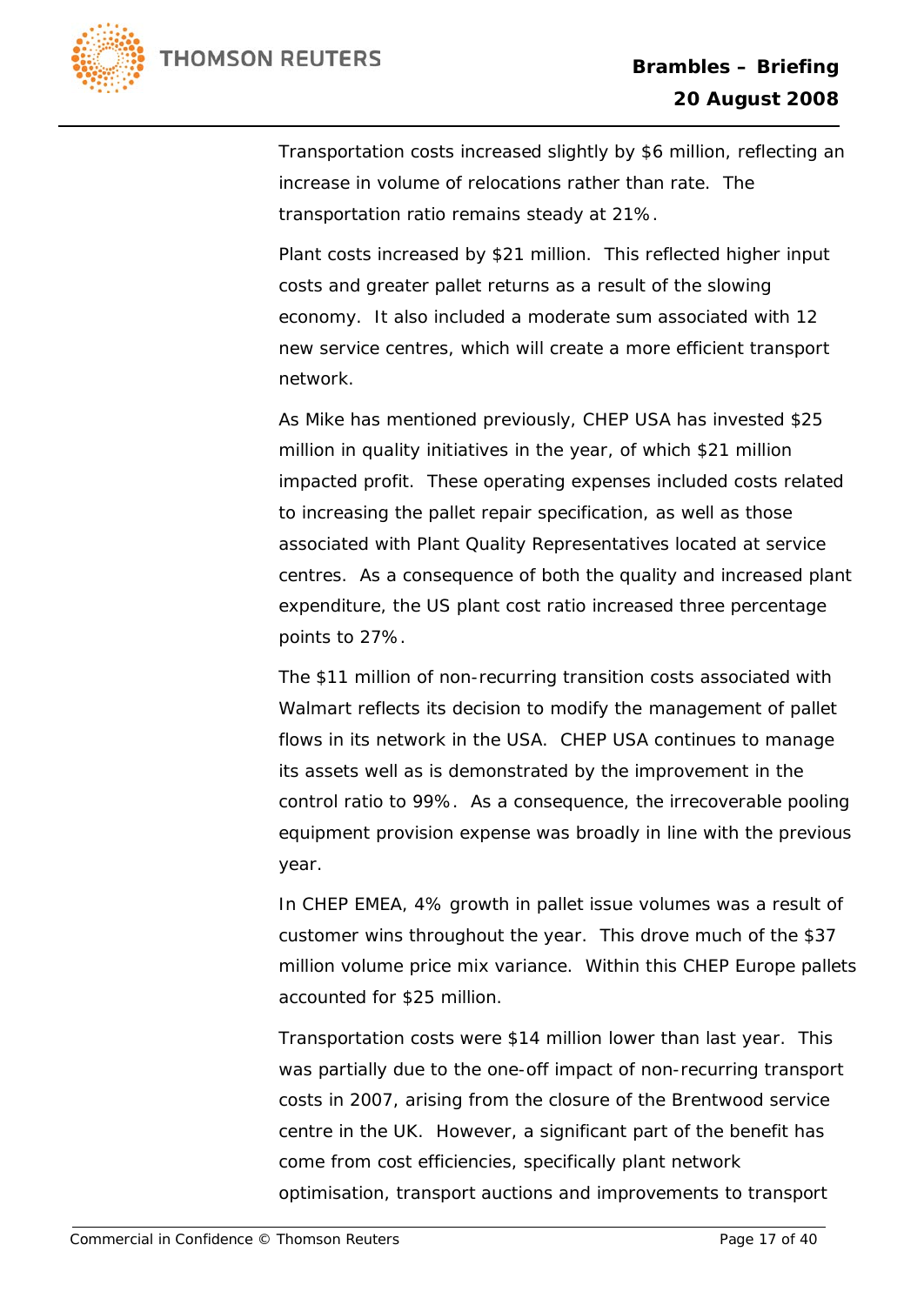

planning. As a consequence, the transportation ratio fell by one percentage point to 22%. Plant costs have remained stable with increases in input costs being offset by plant efficiencies.

The irrecoverable pooling equipment provision expense is also broadly in line with the previous year. Adjusting the control ratio of 95% for the growth in activity, this represents a good performance. However, more improvement is required and there will continue to be focus on activities to drive improved asset management.

The variance in other costs reflects a \$13 million profit on sale of a property in Madrid last year. And also the increase in depreciation expense as the equipment pool grows. Overheads in general have been very well controlled.

Now given that this is the first time we are reporting under the new structure, we thought it would be helpful for you to understand the former CHEP Europe results as you would have done in the past. However going forward we will just be reporting EMEA. For CHEP Europe sales revenue was \$1535 million; up 12% actual exchange rates and 3% at constant currency. Comparable operating profit was \$350 million; up 18% or 8% at constant currency. Operating margins were 23%; up one percentage point on the previous year.

Sales in Asia Pacific were up 5% on the prior year, with volumes driving much of the increase. CHEP China has won a number of customers during the year and contributed \$2 million to sales. While it is still relatively small, we are pleased with the progress and the outlook for China remains positive.

Plant costs increased slightly due to the commissioning of a new plant in Australia. The increase in other costs as previously mentioned includes operating expenditure in India and China, the implementation of new information systems in Australia and New Zealand, and the costs associated with preparations for the new Woolworths RPC contract in full year '09. Profit growth will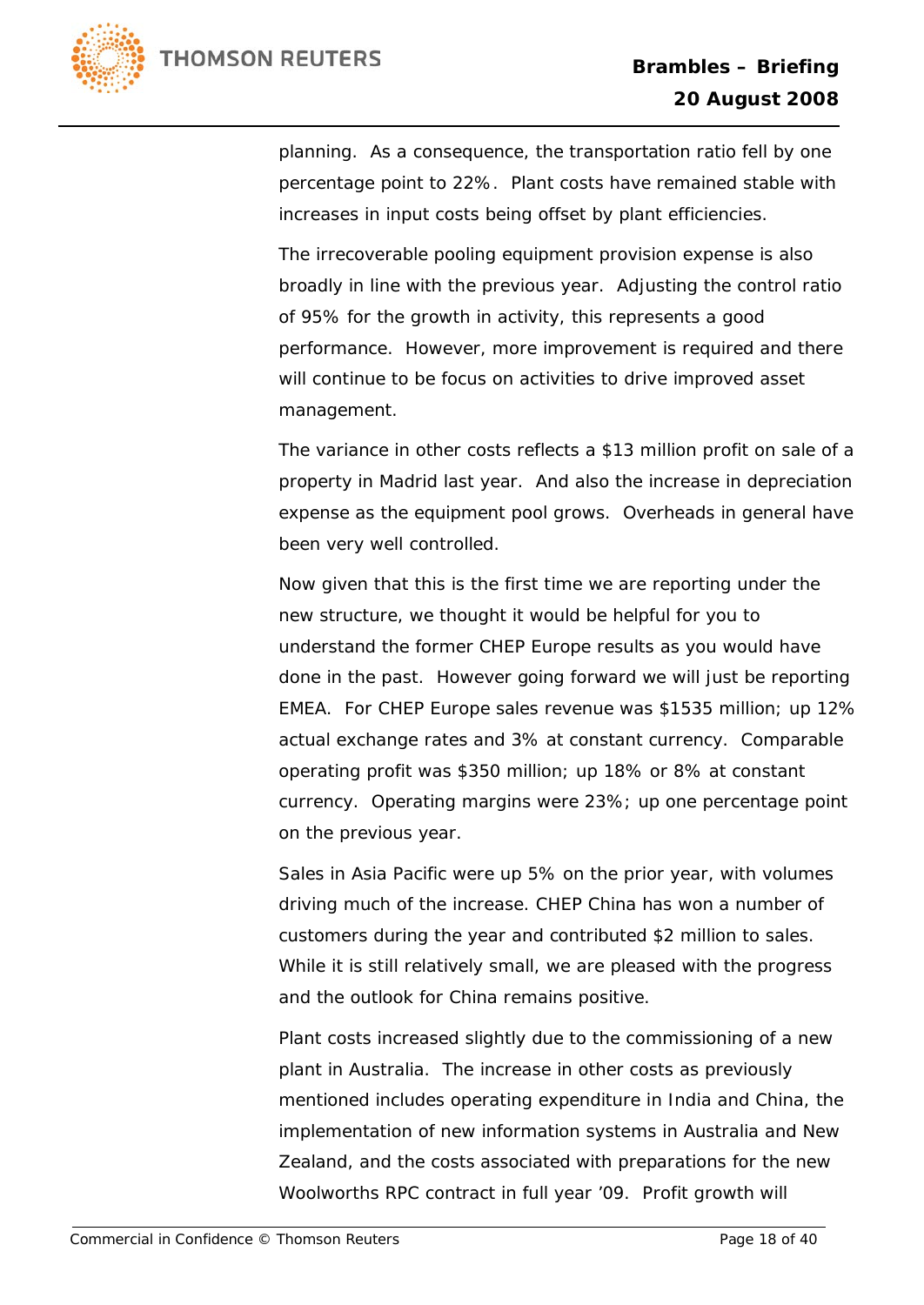

continue to be impacted for the near term as the region continues to invest in the strategic emerging markets of China and India.

Now looking at recall performance. There was good sales growth in all regions with Americas up 5%, Europe 10% and the rest of the world 7%. This was driven primarily by increases in volume with carton volumes up 8% over the year. In Americas, good progress was made in the Document Management Solutions Centre. Increasing activity with recently won customers such as Bank of America and Chevron will continue to add to future growth. The Secure Destruction Services sector also grew strongly, benefiting from the increase in paper prices.

In Europe double digit growth was achieved through strong volumes in Document Management Solutions, with significant customer wins in Finland, Sweden and Germany. Growth in the rest of the world was also achieved through organic growth in Document Management Solutions. Except for North America where there were issues in temporary labour, occupancy and transport costs, all recall regions delivered robust improvements on profitability. The focus on successful implementation of the turnaround initiatives in North America is critical for recall in 2009.

Cash flow from operations continues to remain strong at \$810 million, although \$28 million below the prior year, principally due to increased capital expenditure. Capital expenditure was up \$221 million with currency movements contributing \$53 million of the increase. We have continued to invest in the business buying new pallets to support growth, particularly in EMEA and Asia Pacific, as well as continuing to invest in new equipment to improve our processes.

The movement in working capital shows an improvement of \$41 million compared with negative \$9 million in 2007. This is mainly due to improvements in debtor collection in CHEP USA and Europe. Creditors have been managed in line with the growth in the business.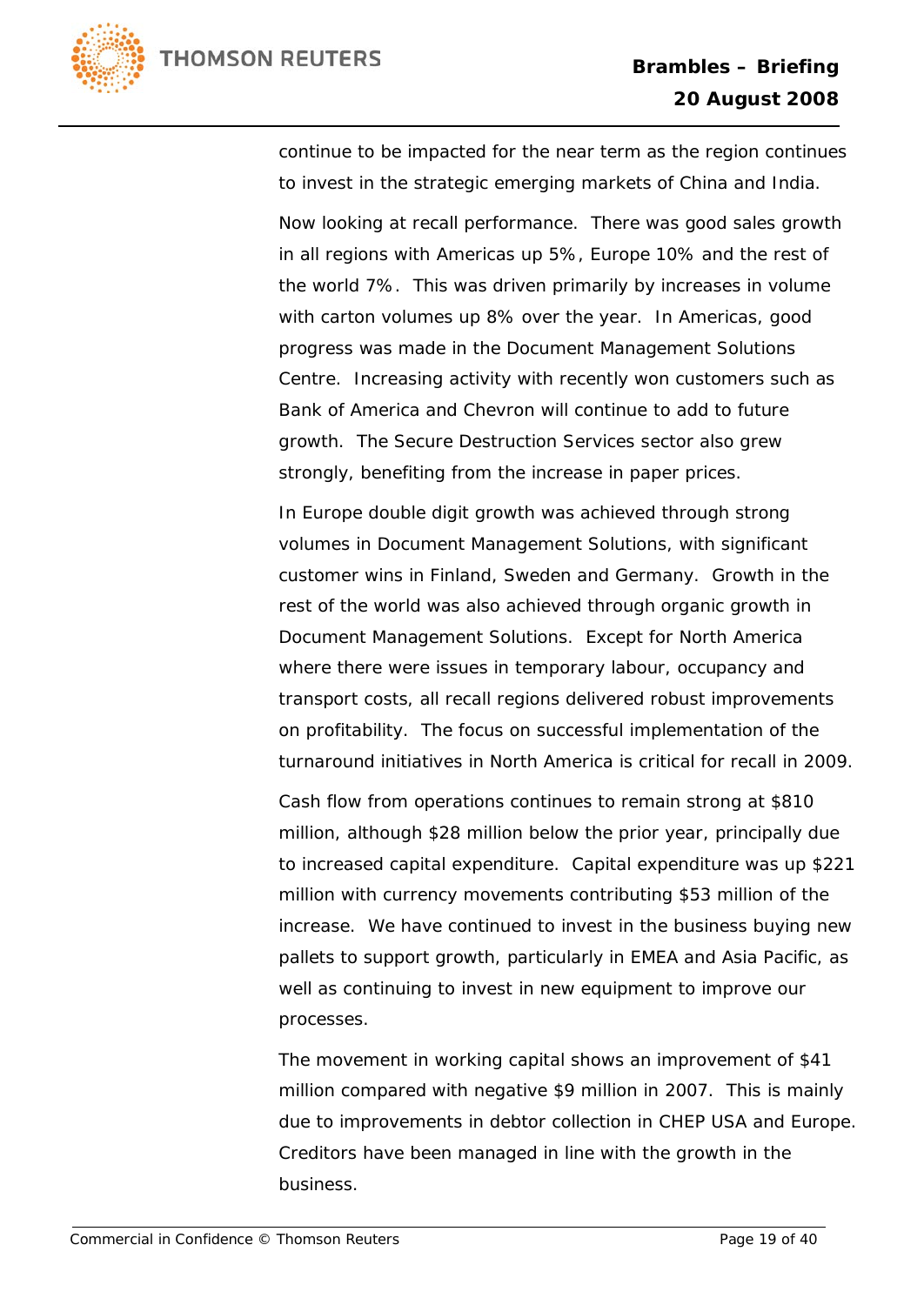

The cash outflow on special items of \$149 million last year was largely due to the restructuring of Brambles and unification. This has reduced substantially this year as the restructuring has come to an end. The increase in financing and tax costs of \$133 million reflects an \$83 million increase in interest expense arising from higher average net debt in 2008 and an increase in tax paid of \$50 million due to the final settlement of prior year tax liabilities.

Now looking in a little more detail at the capital expenditure by region, you can see that the majority increase is due to the CHEP EMEA and Asia-Pacific. CHEP EMEA's capital expenditure increased from \$235 million to \$366 million, largely reflecting the purchase of new pallets to support growth. Of the \$131 million increase, \$32 million relates to foreign exchange and \$2 million for the purchase of timber plantations in Africa to secure lumber supplies. The remainder is largely attributable to pallets for future growth and the EMEA pallet pool has now increased by six million pallets to 532 million.

Despite the increase in capital investment, CHEP EMEA return on capital invested increased to just over 25%. CHEP Asia-Pacific are investing for future growth. The \$54 million growth in capital expenditure reflects the establishment of the China pallet pool, the investment in equipment to support the [Walmart] contract and the investment in IT in Australia and New Zealand. It also includes \$10 million on foreign exchange.

CHEP America's capital expenditure increased by \$41 million to \$359 million. Of this, \$12 million relates to foreign exchange, \$4 million to the investment and quality in the USA with the remainder in pallets to support growth, particularly in Latin America. Recourse capital expenditure was flat at \$48 million.

Now looking at capital expenditure by asset type, \$222 million of the total capital expenditure in 2008 was invested in non-pooling equipment such as quality recall containers, etc. The remaining \$647 million was spent on pallets, approximately 40% of which was for growth and 60% of which was for replacing scraps, write-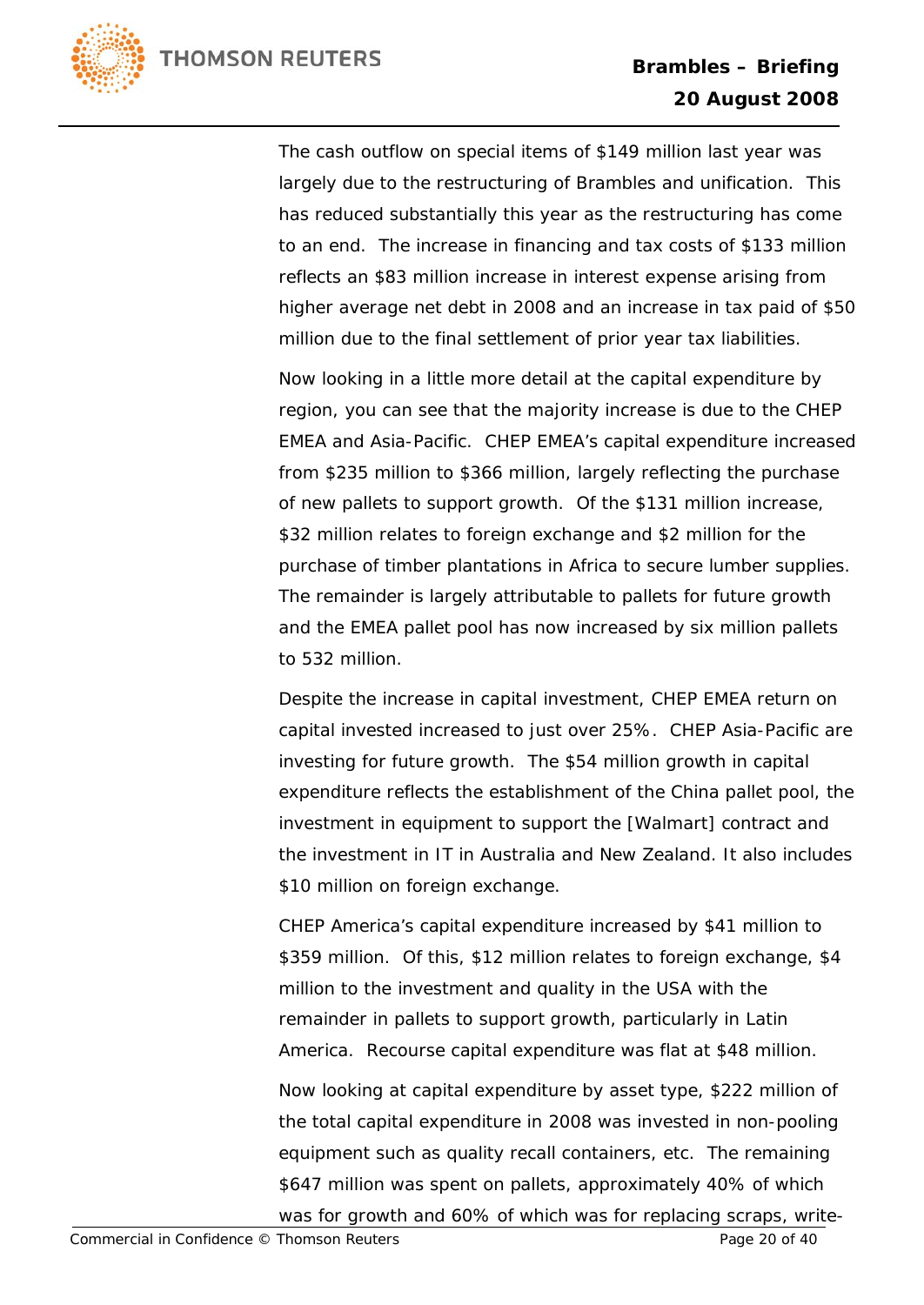

Brambles value added is the measure that ensures that we remain focused on creating value for shareholders. BVA was up \$24 million to \$516 million with CHEP EMEA driving the improvement. CHEP America remains the strongest contributor, but CHEP EMEA is becoming more significant, reflecting the growth in both profitability and asset efficiency. The decline in the Asia BVA reflects the investments in China and India. In recall, the additional costs in recall North America have reduced its contribution.

Tax is a major cost of any business and we continue to look to optimise return from our operations to realising the benefits of the various tax attributes available to us. Our effective tax rates continuing operations is down from 32.9% in 2007 to 30.2%, mainly due to the benefits of adjustments to deferred tax from lower statutory corporate tax rates in Germany and Italy and the recoupment of prior year losses in France. After adjusting for these non-recurring benefits the underlying effective tax rate was 33.1%. This is reduced from 34.1% due to lower tax rates particularly in Europe. We expect the underlying rates of financial year '09 to be similar to FYO8.

I would like to take you through some of our key financial ratios. Brambles' net debt at 30 June was \$2.4 billion up from \$2 billion at June 2007. The majority of that increase was due to the acquisition of 42.4 million Brambles shares at a cost of \$392 million through the on-market share buyback.

Net finance costs were \$150 million compared to \$60 million last year due to the higher average net debt levels. Average net debt was \$2.2 billion compared to \$900 million last year and this was primarily due to the restructuring of Brambles and, in particular, the \$1 billion impact of the cash alternative paid in December 2006 as part of unification and the \$1.9 billion of buybacks since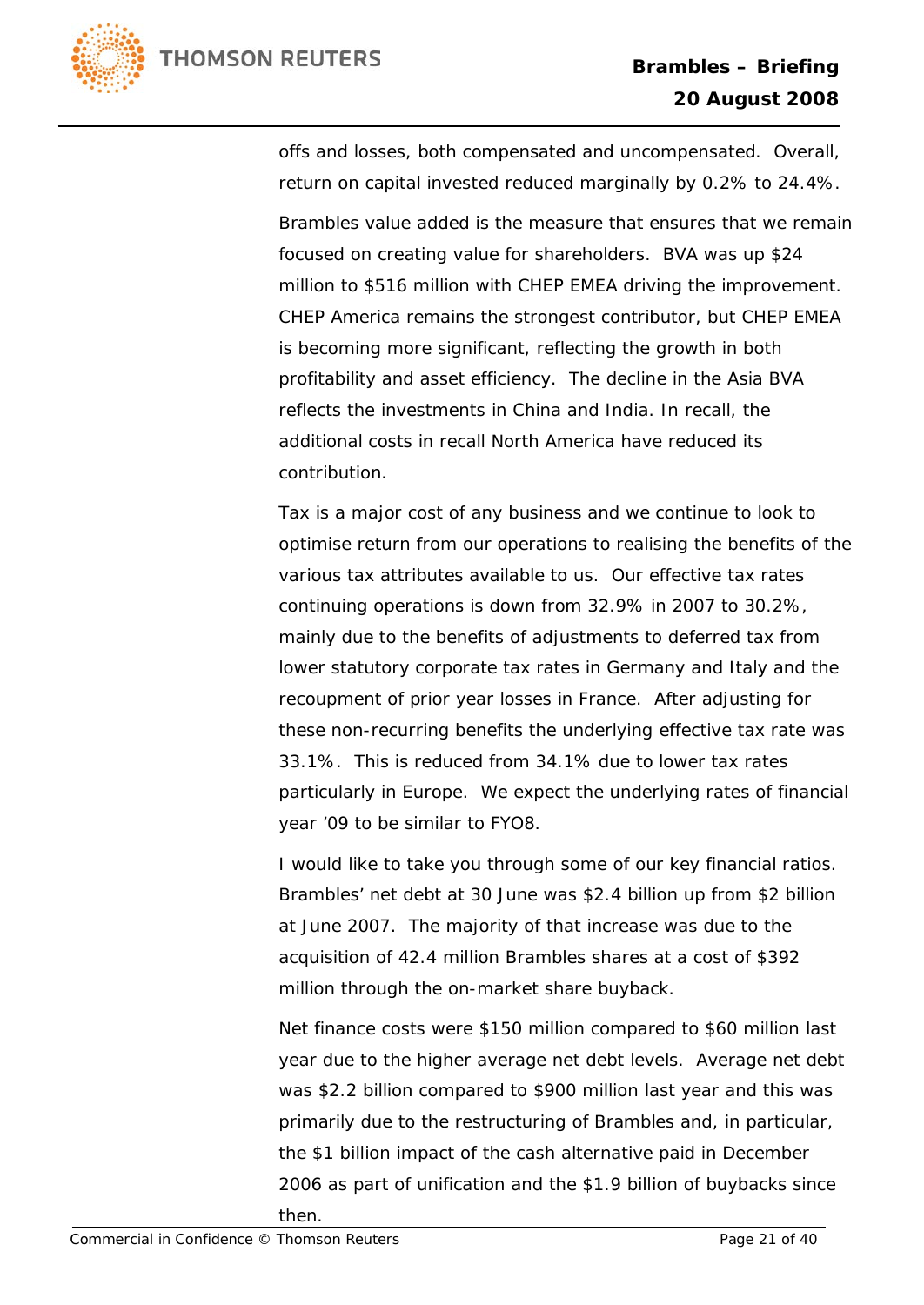

Net debt to EBITDA is at 1.6 times compared to 1.5 times last year and gearing is at 61.1%. Our key financial coverage ratios are well within our covenant and reflect the continued strength of our balance sheet.

Finally, before I hand back to Mike, I would like to take you through our credit facilities and liquidity position. Gross debt at the end of June was \$2.5 billion. We currently have committed facilities in place of \$4.1 billion. Since November 2007 we have refinanced \$468 million of which \$158 million is actually post the balance sheet date.

These largely replace the \$500 million of facilities which will mature in November 2008. Thereafter, no debt requires refinancing before November 2010 when approximately \$3 billion of the facilities will mature.

Given Brambles' commitment to investment in profitable growth as well as the prudence of retaining a strong balance sheet in current market conditions, Brambles' current on-market buyback program has been suspended with effect from today. Assessment of further capital management initiatives will be made within an appropriate time in the future. Now, back to Mike for the 2009 outlook.

Michael Ihlein: Thanks very much Liz. I guess, the take-away from the results that Liz has presented in terms of financials is that I would describe it as a solid set of results in what clearly has been a tougher environment. So, as a consequence, we're quite pleased with where we finished in 2008 but obviously more to do.

> Good cash flow has been a hallmark of our business for some years now and I think you've seen that again in 2008. Our strong balance sheet, all of which positions us very well I think for the future.

In terms of 2009 our expectation is for another year of sales and profit growth in Brambles. We would expect sales revenue to be up in all four business units of CHEP Americas, EMEA, Asia Pacific and in Recall. Profits we would expect to be up in all of those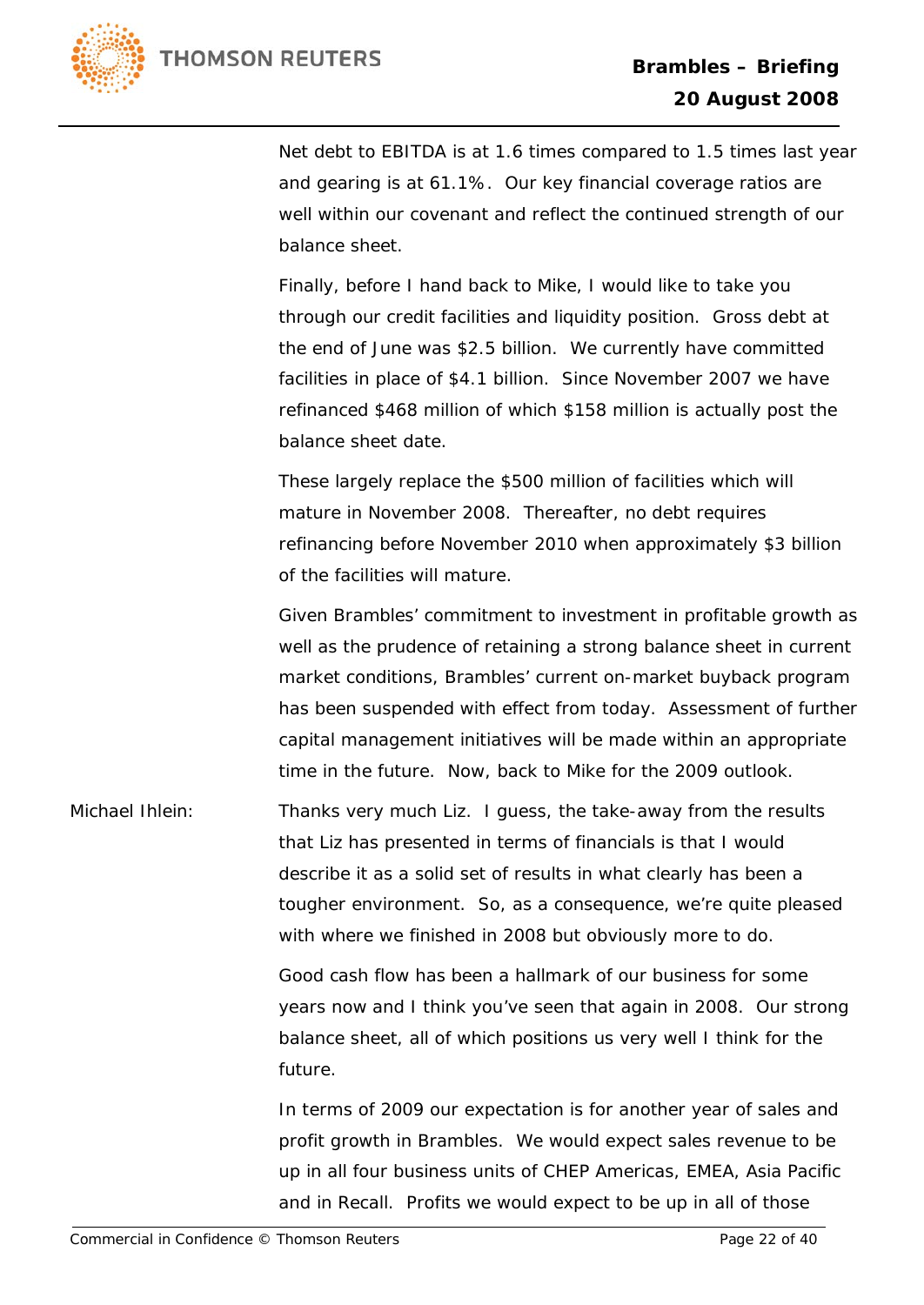

business units as well with the exception of Asia Pacific but only because we will continue our investment in the significant emerging markets of China and India during the course of 2009 and, of course, beyond.

We have made excellent progress on the growth initiatives but those six or so growth initiatives are a long list of things that we need to do and we've got more work to do even in those six, as you know. The fact that we've had considerable success already I think gives me confidence about the future and having spent two full days with our senior management team looking at prospects for the future and how do we build a business capable of delivering accelerated growth? I'm confident that there is a lot more other opportunities also for us to capitalise on in 2009 and beyond.

Of course, the majority of our business is in fast moving consumer goods and, as you know, that sector is typically less volatile but we also recognise that in the challenging environments that exist in some markets today, that that can have an impact on short-term organic growth. Hence, why the growth on new initiatives is particularly important and new business wins and our resolve and our focus on that and, indeed building on the success we've already had, I think gives us a lot of confidence about the future.

We will find the right supply chain solution for Walmart. I'm confident about that. There is a lot of effort going into developing the right solution that would be best for them, for their suppliers and hence our customers and for CHEP overall. When I look at the total position that we've delivered in 2008 and the opportunities we see, not only in the near term but also in the longer term, I think Brambles is particularly well positioned to continue to deliver on our growth in the medium to long term.

With that, I think I might ask Kevin and Craig to join us up here so you can ask them all the hard questions and Michael Roberts is going to moderate the questions and I think we have questions from the floor of course, we have on the phone and also on the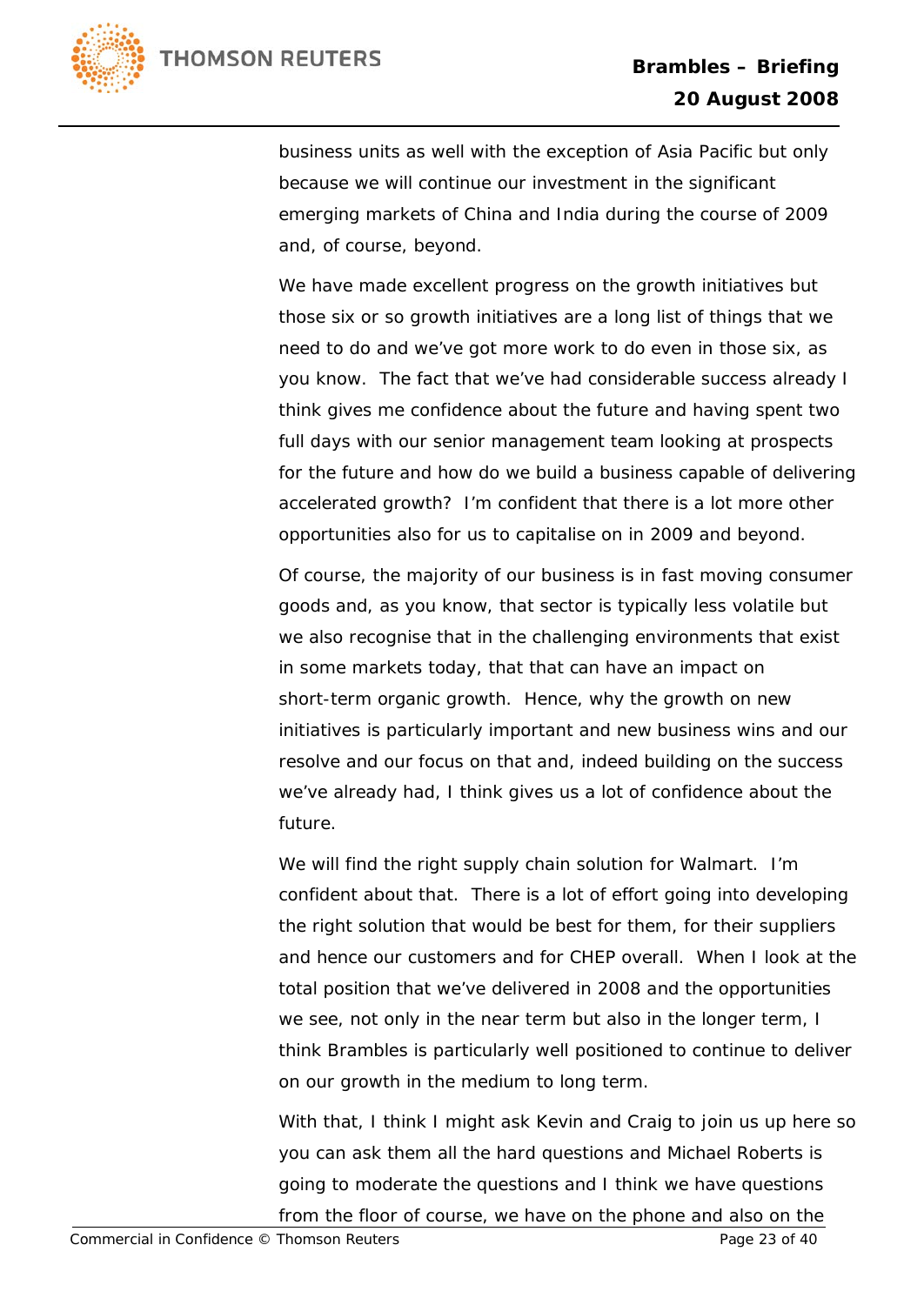

web. So Michael is going to hone his skills on communication and technology and all those so if I can just pass over to Michael.

Michael Roberts: Thanks, Mike. As Mike said we got the three mediums for asking questions. Could I ask the questions in the room if you wouldn't mind announcing your name and organisation. On the web and the phone I can see your names. So we've got first question over here. Thanks.

Question: (Philip Wensley, Morgan Stanley) Just looking at the second half margins and comparing those to the first half, particularly with respect to CHEP Americas and then across all geographies and all divisions versus last year, all the margins there seem to be down. How much of that is related to the economic conditions and how much of that can you attribute perhaps to new contract wins being done at lower margins?

Craig van der Laan: Maybe if I can start with that and the operating guys can comment as well. In terms of new contract wins at lower margins, no that is not the case. It doesn't mean that every new piece of business that we win is at the same margin but generally speaking, our focus is on winning profitable new business. Of course, in the case of the Americas, we are investing or did invest in the period \$25 million total but \$21 million in P & L plus also \$11 million in the transition cost. So that's a significant driver obviously to margin impact in the USA business and hence in the Americas.

> I think in our ability to control costs, I think one of the things that is pleasing, that gives me confidence is out ability to maintain our margin is that if you look at transportation costs, and a lot of talk about fuel is that if you look right across our business, transportation costs as a percent of revenue are broadly the same. In fact in Europe, they are down a bit but generally speaking right across the globe, they are broadly the same.

Is it a more competitive environment? Is it a tougher economic environment? Yes, it is. So as a consequence what we are not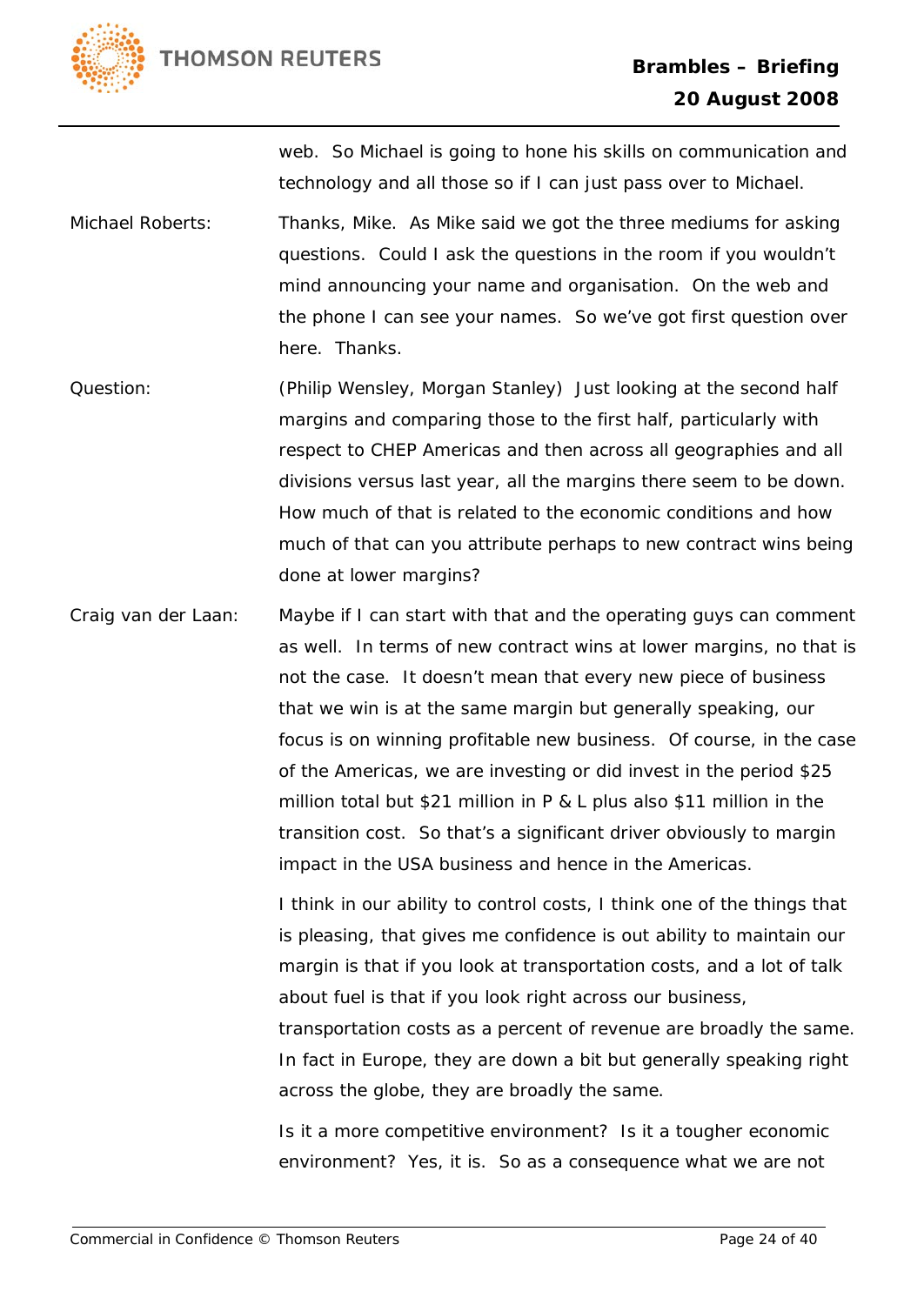

doing and you've seen this, Phil, in our business for the last two or three years, we don't take significant amounts of price.

Let's talk about how much price it was contributing and shall we have cost increases in our business, they are not dramatic but our objective is to make sure that we deliver improvements in our efficiencies to cover those, not to simply turn around and pass those costs on.

So I've seen a lot of talk from a lot of FMCG companies around the world that they are delivering, either maintaining their results or improving their profits. But in many cases though that's been because of significant price increases and that's not been a factor of our business here.

Liz Doherty: If I can just add one bit on CHEP EMEA. If you remember at the first half of the year, we actually said that the reported figures for CHEP EMEA had been slightly flattered by the fact that we had this non-recurring cost, transport cost in the prior year in transport related to the Brentwood closure.

> If you also recall, we did warn you that at the second half of the year, you get the reverse thing happening because we have the profit and sales of the Madrid which happened in 2007 which was not reported, which wouldn't be repeated this year. If we skip both those items out of CHEP EMEA, you will find that actually profit growth was pretty much the same and margins are pretty much flat over the period.

CHEP Asia Pacific relates to the back ending loading of the investment in China and India and recall although in a profit growth year on year then the second half was lower, in margin terms it is actually up slightly.

Question: (Cassandra Meagher, CommSec Equities Research) Just a question on your growth strategy. Last year, you outlined that you spend approximately \$750 million over three years to achieve annualised sales of \$600 million. Are you still anticipating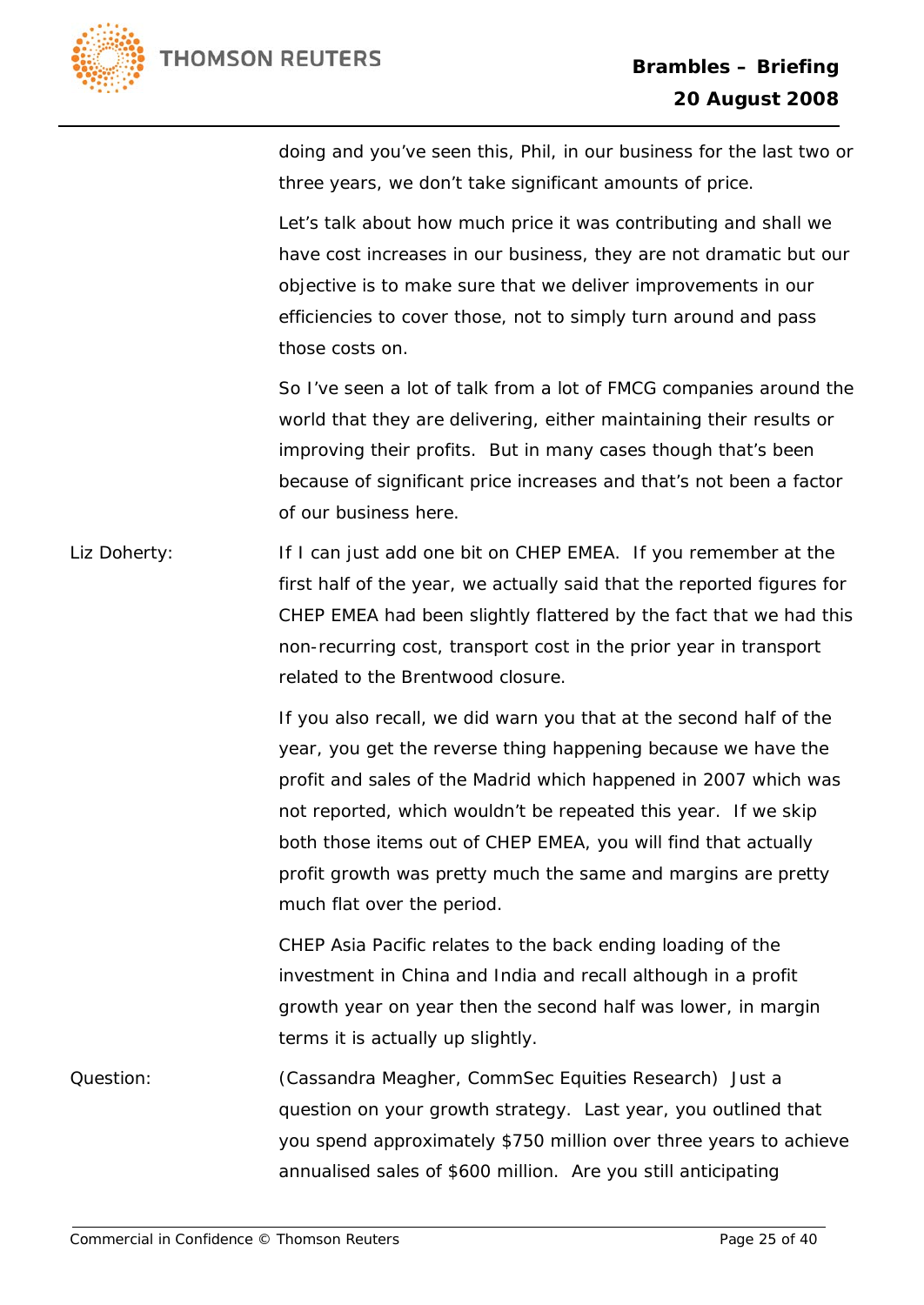

spending this amount of money and achieving this amount of sales, given the potential flowing economic environment?

Michael Ihlein: When we spoke to the market about that, that was really in relation to longer term growth opportunities and in fact what we announced to the market at the time is the opportunities to spend up to, invest up to \$750 million. I think if we identify opportunities to continue to do that, we will certainly be prepared to take advantage of those opportunities.

> We also did point out at the time though that that investment was going to be fairly binary in the sense that we talked about or if we had the opportunity to buy a beverage pallet pool in the United States for example, that's a more complicated investment case to put together and to convince a customer to move. If you can convince them, yes, and it made economic sense for us, we would look in to do that and we're still looking at those sorts of options, because it's binary in the sense though that if it doesn't stack up for us economically or the customer is not interested to do that, you don't spend the capital. So it's always possible that we could get to the end of this three year period and that amount of investment could be significantly less than the \$750 million. In fact, it's considerably less obviously in this half but that's a good thing, because we've had wins on a lot of these growth areas, but not had to deploy so far significant capital. But if we can find the right opportunities that are delivering economic benefit, we will still be focused on that.

Question: (Tim [Smeely], Citi) Three questions I just wanted to cover. Firstly, looking at Walmart, you suggested the loss of the whitewood pallet sales were essentially a one-off item. Does that mean you're expecting that revenue source to reoccur beyond '09? Secondly, you mentioned looking at China and India as \$100 million businesses. Maybe if you could just give us some colour around that. Is that top line? Is that what you think each of those respective business units are worth in the short term?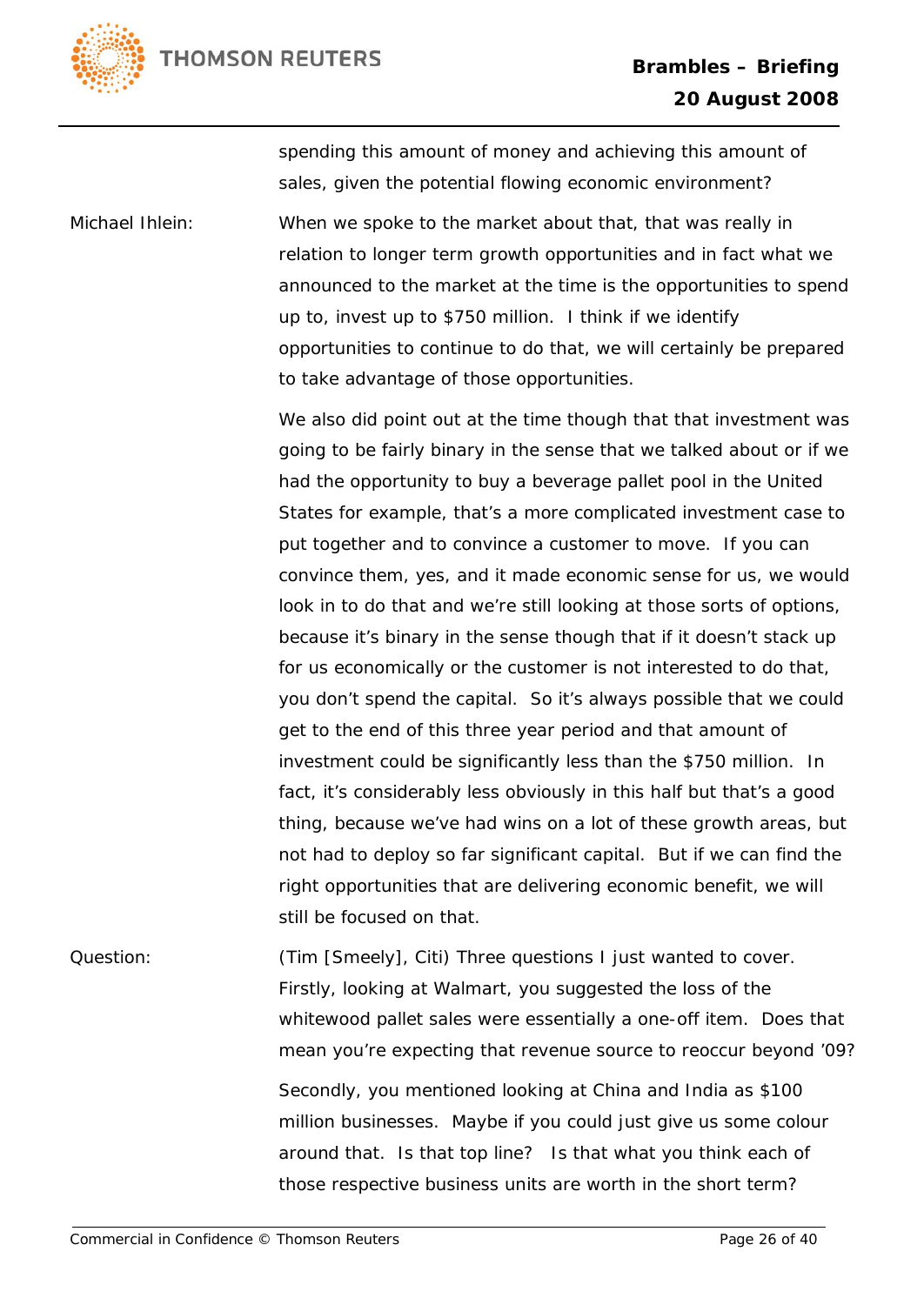

And then thirdly, the suspension of the buy-back. I guess we can draw I guess two conclusions from that. Either that we've got some substantial Capex in the wind and the board is trying to conserve the balance sheet settings. Or the board is concerned about the economic outlook for the business and wants to conserve cash. If you could give us some colour on that. Michael Ihlein: Okay, just so I can share this around. I'm happy to deal with Walmart whitewood just initially and with a comment from Kevin. No, we do not expect that revenue from whitewood sales out of Walmart [DCs] will be a future feature to our benefit for arrangements, ongoing arrangements. However, we have said that our objective remains to be ongoing cost neutral. So of course if you don't have the whitewood revenue, it's not actually rocket scientists to figure out that the arrangements we are considering and looking over time to put in place, that there are benefits elsewhere in the arrangements. So whitewood is pretty clear. I mean that is a matter for Walmart and those pallets are within their system. And from now on, that's really up to them; they get the benefit of that. Kevin Schuba: I mean the only other piece is that one of the reasons why it's taken long is we continue to work through what the best solution is. And that is one of the areas that we are actively working on, is to determine how we can offset that piece. Michael Ihlein: Craig, China and India, do you want to have a talk about that? Craig van der Laan: The opportunity for us in both China and India is enormous. We're extremely excited about what we're seeing there. I think we possibly came a little bit late to the table in China, but we've ramped up very rapidly. We have over 100 customers in China now and we're moving very quickly; so all the signs are very positive there for a very speed curve for China. Mike has indicated \$100 million business; I assume he meant revenue, within five or so years I think you said Mike. I suspect the budget discussions will be somewhat different, but we'll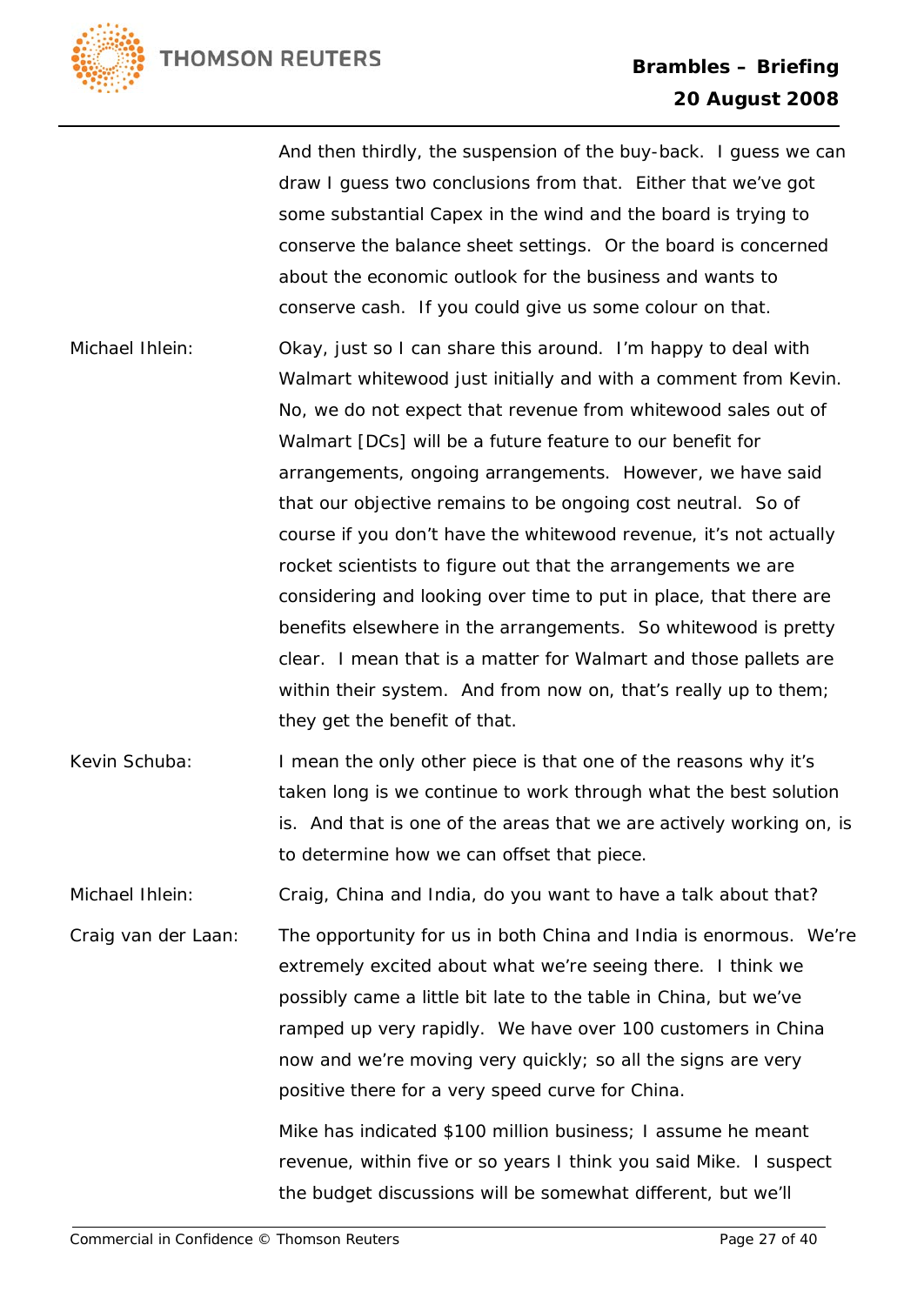

certainly sign up to that and I think there's every sign that we will be able to win business in that market at the right sort of margins.

India of course is a more recent entry for us. We decided to enter India just before Christmas last year, and I think it's remarkable that within the six months we were able to get on the ground and have our first issues to customers in June. We have a team of over 30 people on the ground there now and we're working very, very hard with both emitters and manufacturers, all of whom are very enthusiastic about our presence in India, and obviously retailers as well who are dominated by Indian retailers. It's not possible for the large multi-national retailers to operate in the retail space at the moment, are very enthusiastic about our presence there.

So we're working very quickly there, got our skates on and again, I think there's every sign that we will be able to develop a very substantial business there in a reasonable period of time.

Liz Doherty: We've actually spent an awful lot of money in capital initiatives over the last few years; I think we've spent more than \$3.8 billion since 2005 and \$2.9 billion since December 2006. And I don't think you can read anything into our desire, other than a desire to be prudent at the moment.

> I mean you can all see the current financial situation out there with banks, liquidity, etc. I don't think you can suggest anything about our capital other than a desire for us to be prudent.

We take a look at things. We said we're suspending it for the time being, we'll look at it as things move along and make decisions as and when appropriate.

Craig van der Laan: I think the nice thing Tim about our business is that in terms of debt facilities, we are very placed in terms of our existing facilities. We've got plenty of capacity to continue to capture the growth initiatives that we're talking about. Obviously if there was a major opportunity come along it might be a different story, but I'm just talking about focusing on what I'll call organic and the same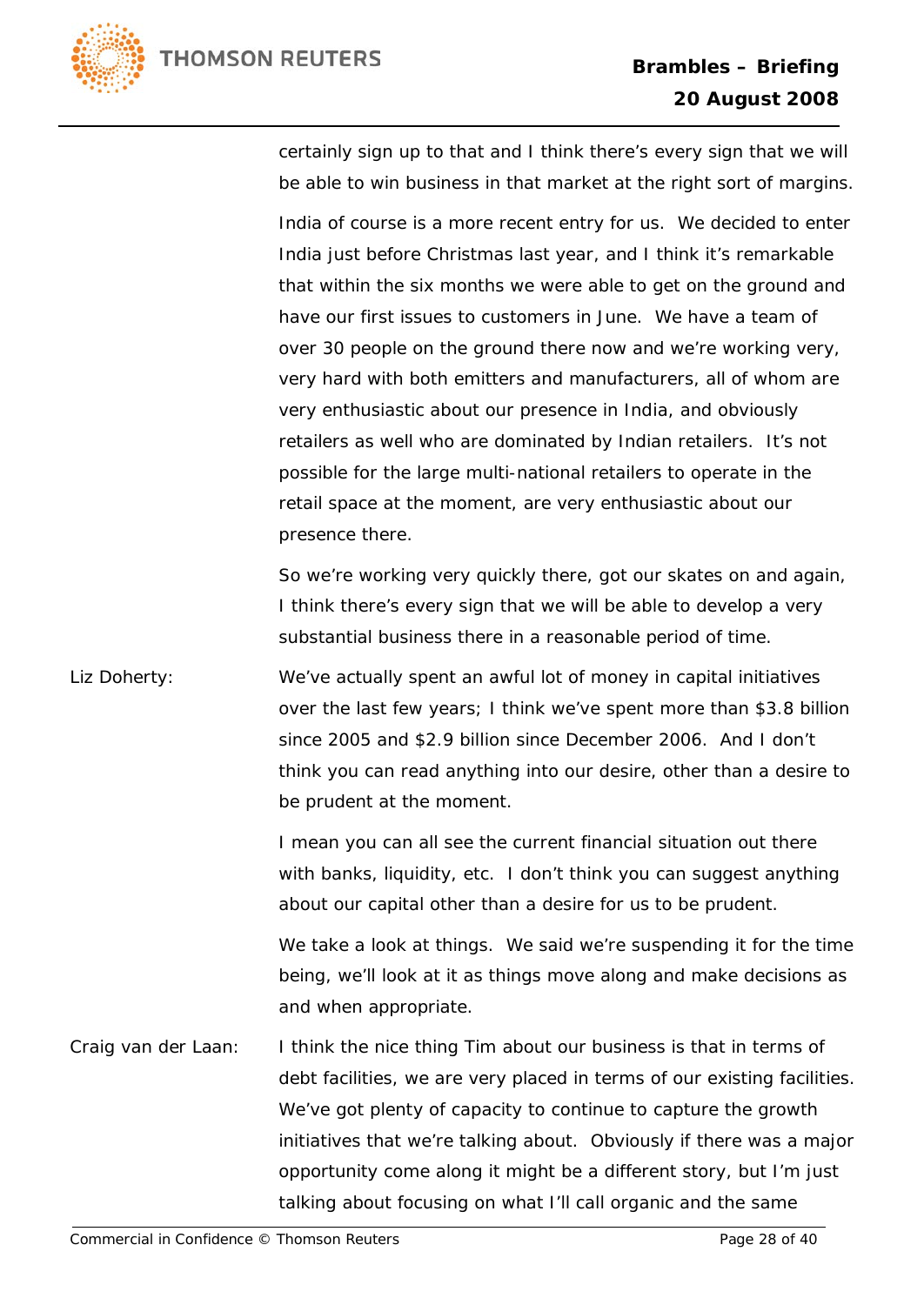

business geographic expansion that we targeted. And this is only a question of being prudent in these current times.

Question: (Simon Mitchell, UBS) Hi, just three questions if I could. The first, the \$11 million of extra costs in the US related to Walmart, I mean what exactly are those extra transport costs? Is that having to move more pallets back to your service centres for inspection? The second question is, the \$30 million estimate for additional costs in 2009, what period of the year have you worked that on and you have assumed, for example, the Walmart contract or arrangement to get concluded in the middle of the year?

> Secondly, the \$100 million of quality initiatives, do we now assume there is around \$30 million extra to come through in 2009 on the basis of their being about \$20 million being spent in 2008?

Speaker: Kevin do you want to talk about Walmart in terms of where the costs come from in '08 and I'll get some more general comment around the \$30 million.

Kevin Shuba: In a way the costs are primarily in two areas. One is loss of whitewood obviously and the second one was in moving those pallets from the Walmart service centres to our own service centres. So that's primarily where the two costs are broken down. The \$30 million is our best estimate based on the progress that we've made and in the discussions with them around getting an agreement here quickly and those costs would be obviously assumed over a several month period as we move through the transition period.

> Primarily on quality, we have found that when we roll the quality initiative out in the second half of the year, that we got our quickest bang for our buck with our customers from the standard Opex which is primarily been putting the plant quality reps in and improving repair capacity within the network. We have 59 or 57, excuse me, in place now. We're going to go to 80. So we're continually monitoring what that spend is between Opex and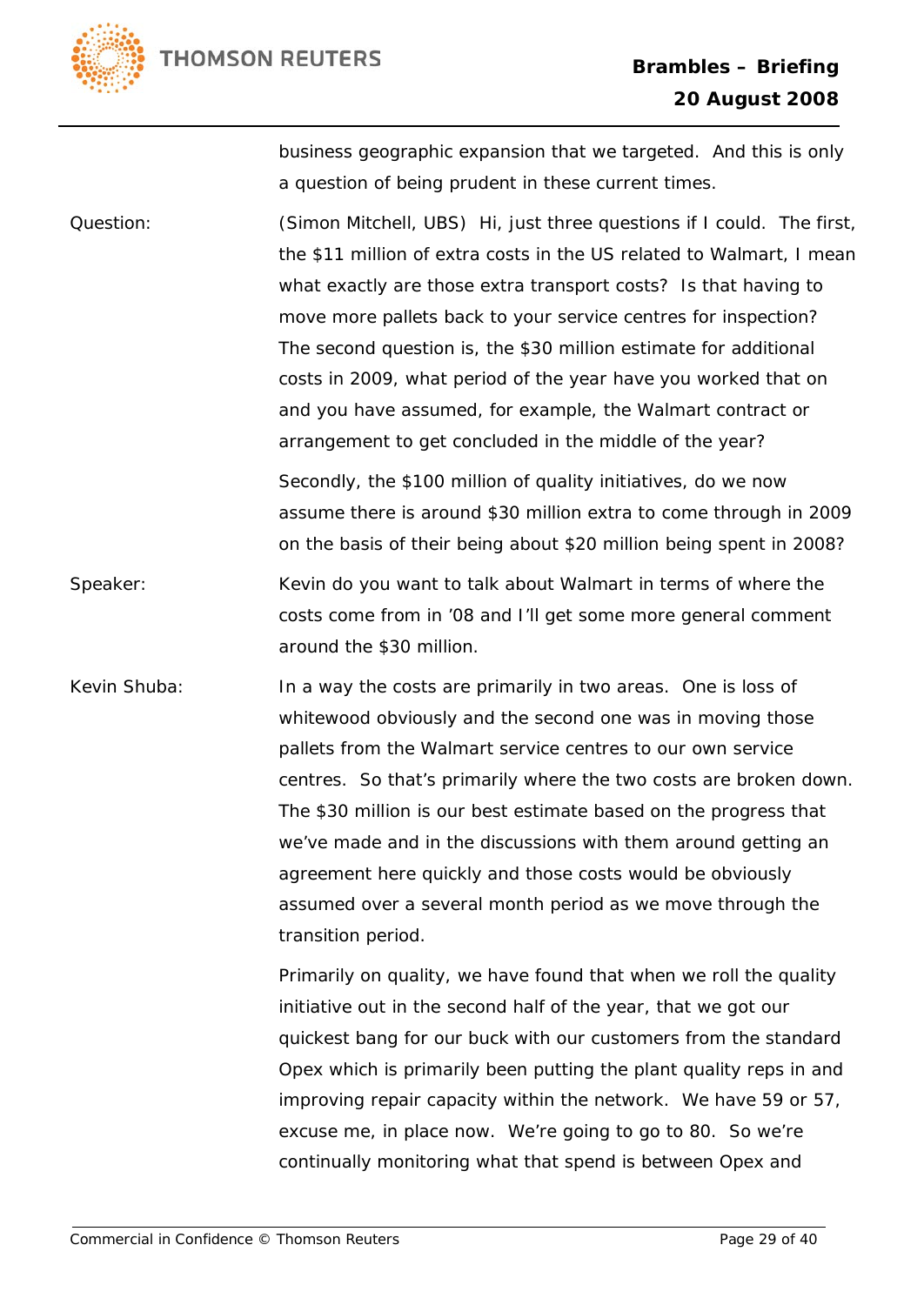

Capex but we believe that we'll spend more because we're getting a quicker bang for our buck on the Opex side.

Craig van der Laan: Just in terms of the, without giving a forecast, the program is a two year program, \$100 million which was started six months ago, basically. So I think it's reasonable to expect that in a full year 08/09 we will spend more in absolute dollars than we spent in 2008 which is six months worth. So as Kevin said, Simon, I think we'll be watching, monitoring pretty carefully what is the right balance between Opex and Capex to be able to deliver the best outcome for our customers in the quickest way possible.

Question: (Simon Mitchell, UBS) Okay, so just on the Walmart costs of \$30 million. If the negotiations do drag on more than you would have expected, then that has the potential to increase significantly. Is that correct?

Craig van der Laan: Oh we'd rather be drawn on whether or not it'll be higher, I think this is our best estimate at this stage, Simon, and we do have a confidence level that we will be able to develop a solution that will suit Walmart and suit us and based on that confidence level which is our best estimate of the costs, I don't think it would be prudent to think that whether it's this item or indeed any other aspect of our business, if we were facing significant incremental costs, we'd really just sit by and let significant incremental costs go unattended. But this is purely and simply our best estimate at this stage.

Question: (Simon Mitchell, UBS) Okay, thanks.

Speaker: While we're just on Walmart, there's a question on the web here about what is the effect of Walmart on other distributors in CHEP USA.

Kevin Shuba: Yeah, at this point we have seen no other changes in our relationships with other distributor customers.

Question: (Cameron McDonald, Deutsche Bank) Yeah, just the a following question on those transport costs, you indicated then that they were being incurred because you had to move the pallets from the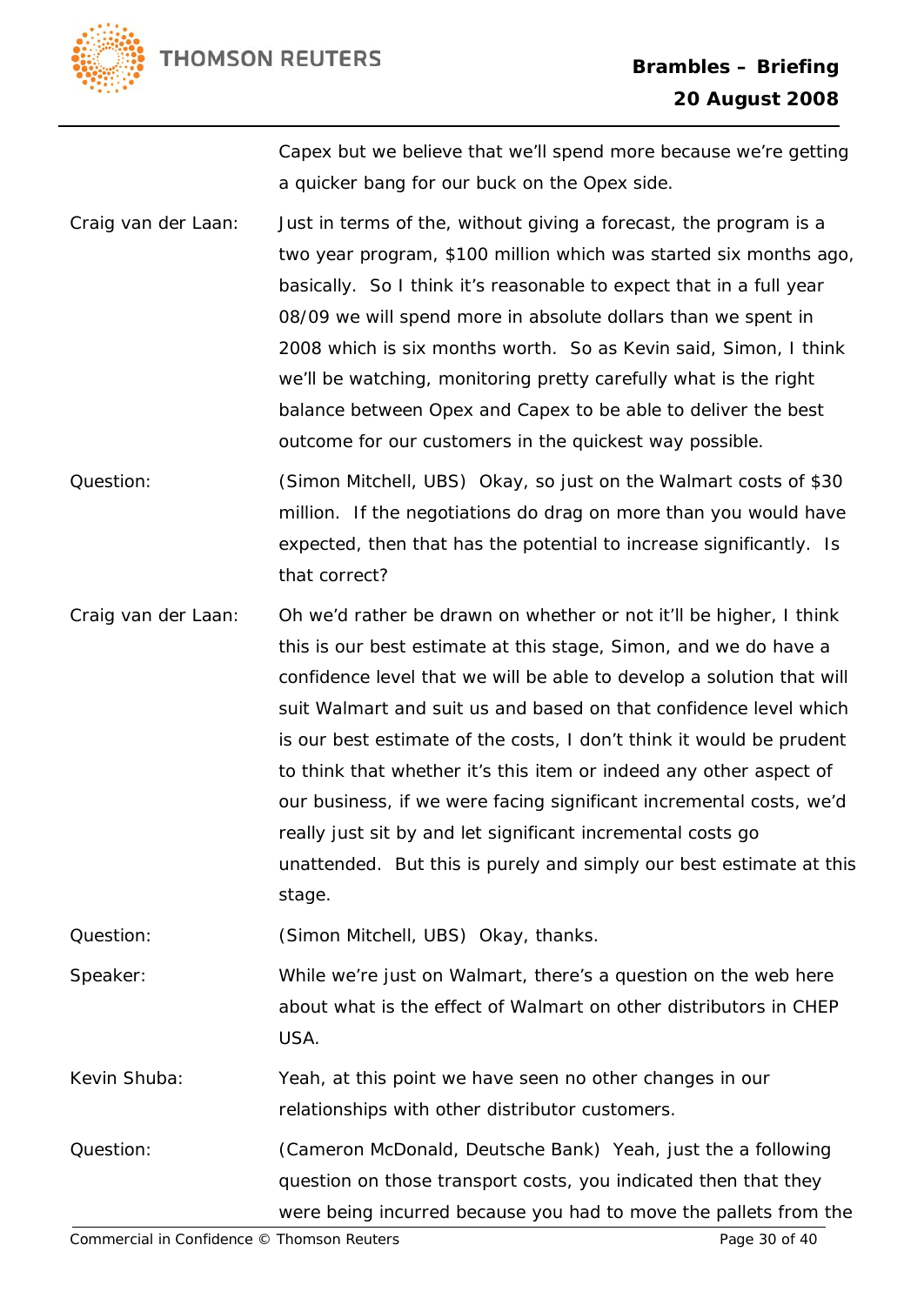

Walmart centres to your own service centres. Is that going to be part of the ongoing solution, that you no longer have - your operation's embedded within the Walmart operation?

Michael Ihlein: I really can't comment on what the arrangement will end up looking like because we're still developing that with Walmart. There were certainly these increased costs and we did move more pallets from Walmart DC in the months of May and June back to our own repair facilities, but the encouraging thing is that I think that today we actually have quality sorts of our pallets actually being undertaken in our Walmart facilities and pallets being reissued out of Walmart facilities to our existing customers. That was not the case in May and June, but that is the case today. But beyond that, I guess you'll see all the arrangements when we come to Walmart when we announce them.

Question: (Cameron McDonald, Deutsche Bank) Okay and just a secondary question, you indicated that in the CHEP Americas that you're underlying growth was sort of 2% but if you added back the Whitewood contract loss, that it would be higher than that. Can you just articulate what the growth would be excluding any contract wins that you've actually had during the year?

Michael Ihlein: I don't think it would be appropriate for me to break down the precise numbers other than it would still be for the full year excluding the, or before the impact of the loss of this FMCG customer our growth would have been something more than 4%. As a consequence of that organic growth would have been low single digits obviously sort of 1% or 2%. I think that's why we're indicating to people that I think when you look at the second half performance for the business overall the total growth, including some new business wins, but remembering a lot of the big new business wins we did not get until very late in the year like Tyson. That was very late in the year so the overall growth would have been something more than 2.5% in the second half. This in CHEP USA I'm talking about.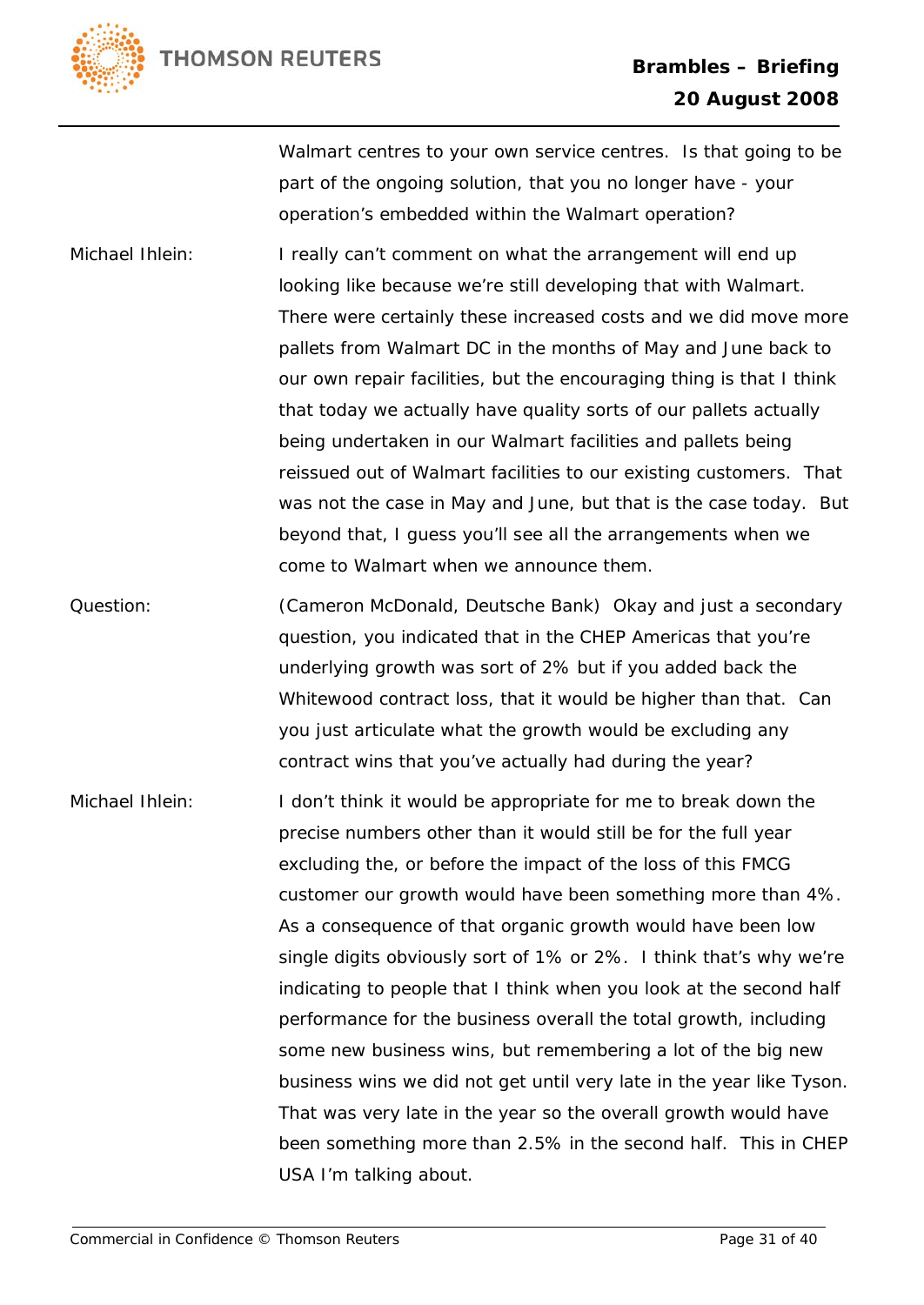

|                 | I don't really think it's appropriate to try to look at the business on<br>a six month period or one particular 12 month period trying to pull<br>out what would have happened if you didn't win the new business<br>because new business wins have been such a fundamental part of<br>the growth of our business in the last few years.                                                                   |
|-----------------|------------------------------------------------------------------------------------------------------------------------------------------------------------------------------------------------------------------------------------------------------------------------------------------------------------------------------------------------------------------------------------------------------------|
| Question:       | (Unidentified) Just a final question on the RFID initiative. Is that<br>just to track the pallet or will that also take into account the goods<br>being transported on that pallet?                                                                                                                                                                                                                        |
| Michael Ihlein: | The RFID comment that I made, I think the biggest short-term<br>opportunities are probably not actually in pallets. We're doing a<br>lot of RFID work in Recall and that's been well established for a<br>while but in CHEP it's actually in containers so it's the RPC<br>[unclear] plastic crates. I used the example of food and<br>vegetable, I think that's where there is a significant opportunity. |
|                 | We have already an RFID offering in pallets. Its penetration, not<br>just with us but I think generally speaking around the world, is<br>fairly low. When we developed our pallet pool in China we made<br>sure that those pallets were RFID enabled so that we can catch a<br>future opportunity.                                                                                                         |
|                 | The one I talked about this morning, the biggest short-term<br>opportunity is actually in fruit and vegetable RPCs.                                                                                                                                                                                                                                                                                        |
| Question:       | (unidentified) Will that capture what is actually on the RPC or in<br>the RPC? Does it capture what the product actually is?                                                                                                                                                                                                                                                                               |
| Speaker:        | Yes, that's correct.                                                                                                                                                                                                                                                                                                                                                                                       |
| Question:       | (Matt Crowe, JPMorgan) Mike or Kevin, I understand the urgency<br>of resolving the Walmart issue from CHEP's point of view but what<br>confidence do we have that Walmart are similarly urgent to<br>resolve this? Because it seems that the longer it drags on the<br>more it's going to cost you. Is it costing them a similar amount?                                                                   |
| Michael Ihlein: | The only comment I'll make about that, Matt, is that particularly<br>now having met with the senior management of Walmart USA, at<br>the most senior level they are very focused on making sure that in                                                                                                                                                                                                    |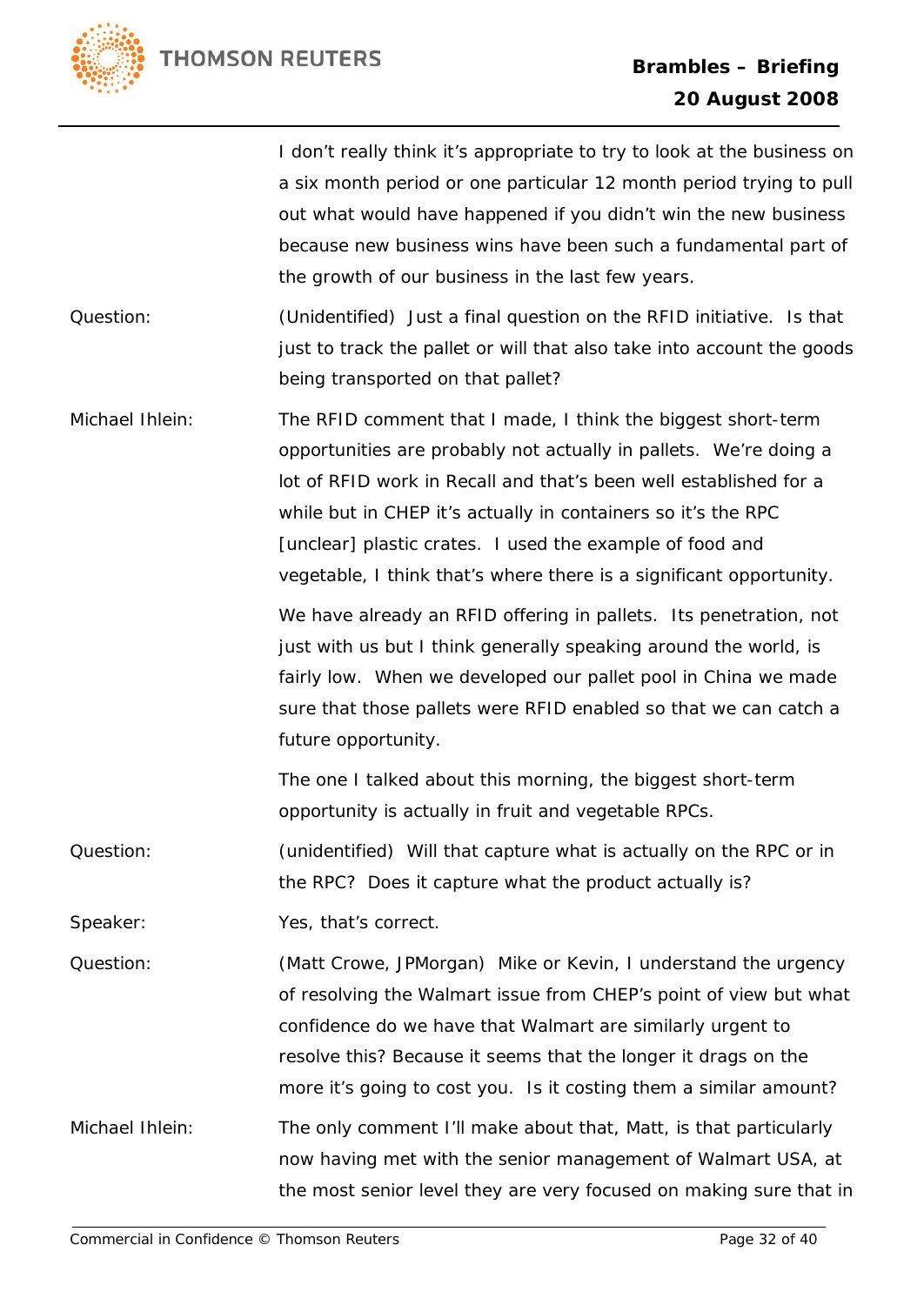

no way do we end up adding cost to the supply chain if it can at all be avoided. You see that as a very important principle of the way they do business so I am absolutely sure that they have a sense of urgency around getting a resolution to this. They're much bigger than us, of course, but we are a very important part of their supply chain and I think they do see a strong urgency to come to a best supply chain solution that's agreeable to them and to us. I don't have any question about that at all.

- Question: (Matt Crowe, JPMorgan) Secondly, could you tell us the split between - in both the \$11 million this year and the \$30 billion next year between lost revenue from white wood and transport costs? Roughly?
- Michael Ihlein: I don't think it would be appropriate for us to look at that because if you remember the initial discussions we had at the time of announcing Walmart the white wood revenue creates a lot of attention, of course. The only reason white wood revenue is a relevant piece of this whole puzzle is because that's the way, in effect, we looked at covering costs within the total Walmart TPM solution. Frankly, in a way, we don't really care whether we get the white wood revenue or not provided that there are other ways to extract cost savings. I think to talk about whether this amount of dollars or another amount of dollars, I'm not sure that that's relevant. We really look at it as the total bucket as to revenue and cost and what the net impact is.
- Question: (Anthony [Muldern]) Just a couple of questions, as I'm allowed, Michael. The first is Walmart. You talked about having a very strong relationship with Walmart at the senior executive level. You've talked about how important it is for Walmart not to add cost to their supply chain. Are you surprised in the way in which they've gone about this process given that they've made the announcement and now you're in the process of discussion as to how it works for both parties?
- Michael Ihlein: I am pleased about the access we have to senior management in Walmart and hence why I'm confident that we'll get a resolution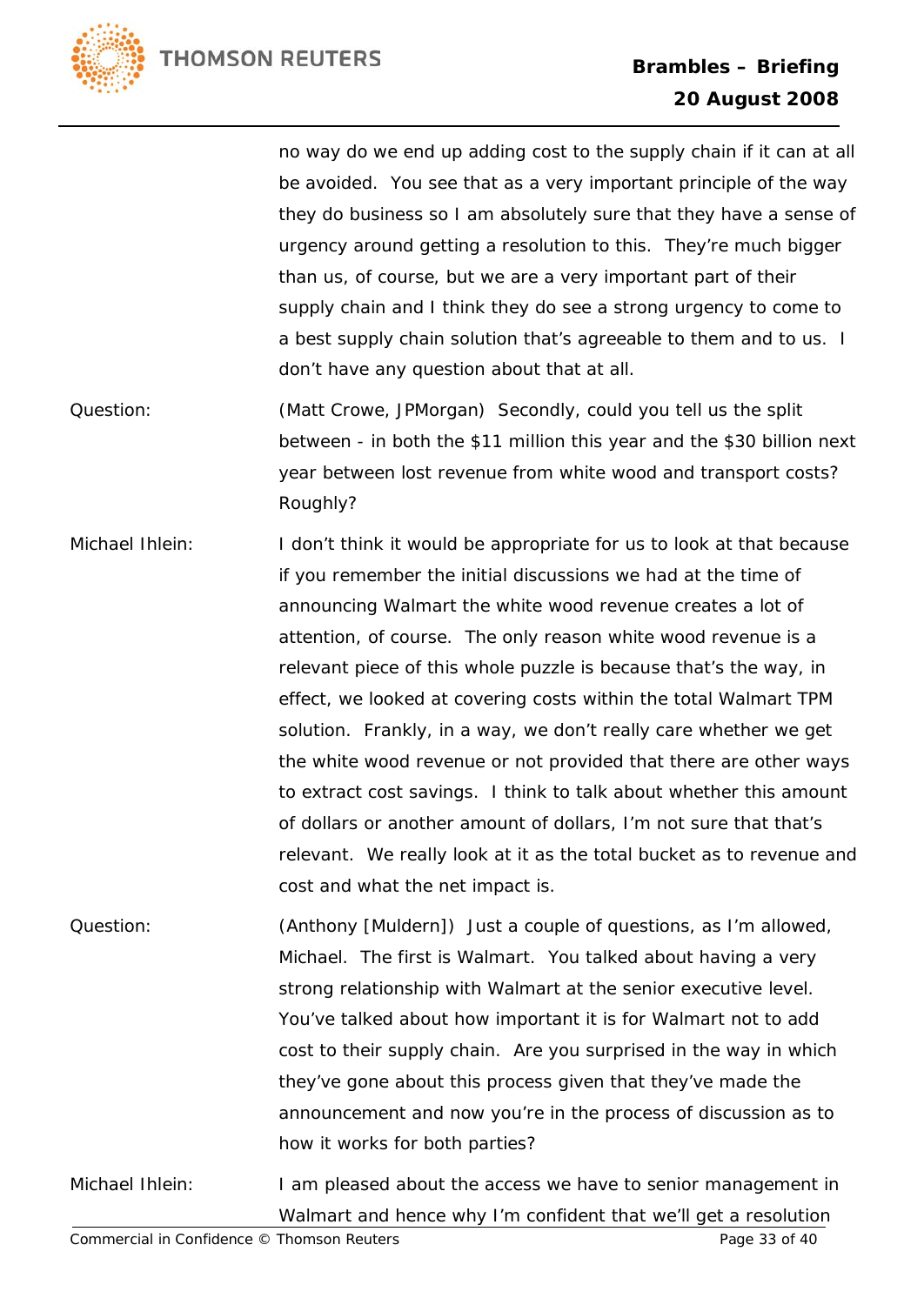

here. It would be good for them and good for us. Has it taken longer? Yes it has, but it's taken longer I don't think because they are trying to be difficult at all or us trying to be difficult. It is taking longer because there are a number of moving parts to this, including a number of third party service providers that we think are important to developing the best overall solution. The second you have more than two parties involved, it adds time and adds a level of complexity.

Would I prefer there to have been a solution developed a month or two ago? Absolutely, and I think the market would have as well. But it is very important that we get the best solution here, not necessarily the quickest that will then cause us a problem down the track.

- Question: (Anthony [Muldern]) The Capex level as announced today, I think Liz talked about a split between growth and maintenance 40/60. [Unclear] the growth Capex, I think that's a very good idea, but 60% of the Capex level just as a stand still effectively replacement, that seems high given a) your depreciation policy but also the loss provisioning staying flat for year on year, the control ratios also not declining year on year. How should I be looking at that replacement Capex, and how much of that is loss that you'll incur throughout the year?
- Liz Doherty: **Anthony, I think it's quite simple.** The 60% roughly equates to 9% growth of the pallet pool. By the time you take into account the compensations that we get, which are proceeds of sales that appear on a different part of the P & L, it comes down to a net loss of about 5%, 4-5%, which is completely in line with what we've actually said in previous years, so I don't think you can read anything to it. I've just given more transparency this year as a request of some of our analysts earlier.
- Question: (Anthony [Muldern]) Yeah, I appreciate that but 5% doesn't seem like a lot, which means maybe the investment that you need to make to stand still in the pallet pool is a lot more, because I think you've spent in Europe \$365 million, you've got an extra six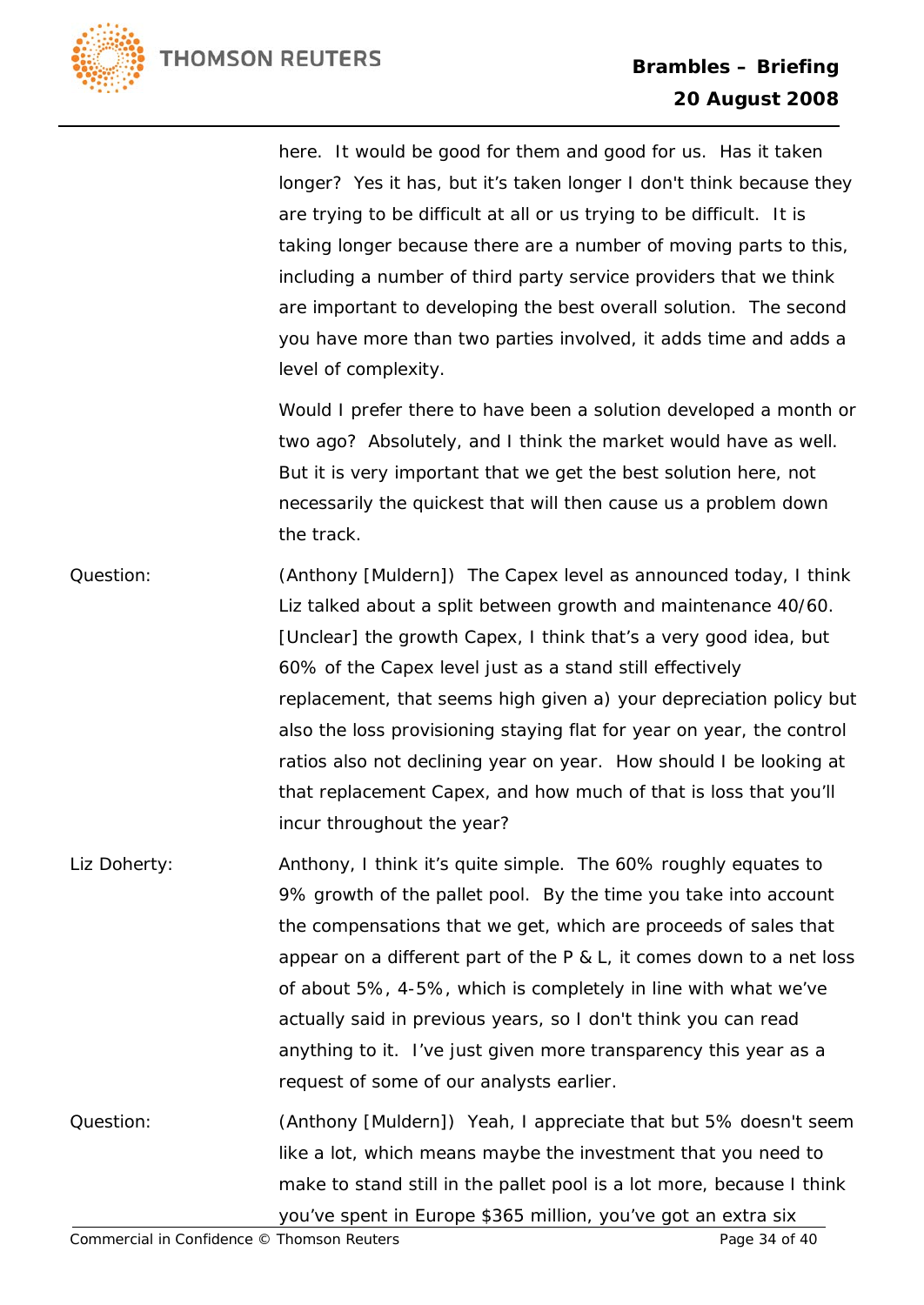

million pallets. It doesn't seem a lot as far as the investment that you're making. I know we've talked about audits in the past as far as discrepancies on the number of pallets and through audits. But it just seems a lot of money to invest for not a lot of additional pallets.

Michael Ihlein: Anthony, I think one of the things that we have talked quite an extensive amount about, certainly in the last couple of years, is that typically our net economic loss in the pool would usually be around 4-5% or 3-5% depending on which country you're in. And Europe we do have a higher loss experience as you know, because we've got a control ratio of 95 and hence our effective loss provisioning is higher in Europe. But it's also improved dramatically from levels of – before I joined the company – but back in the bad old days it was sort of well below 90%.

> And I think we've done a lot to improve asset management within the pool, and I think distributable loss responsibility, we've had some success in Europe, continues to be part of the focus and the solution over a longer term. And you just look at the control ratio that we're getting now in the United States as a perfect example, I think. I think we have done a fantastic job – well not we – Kevin and his team have done a fantastic job on the asset management. This is no different guidance from what we've had before.

- Question: Mike, in the last couple of years there's been very material provisions taken in Recall versus the profit that the business actually makes. I presume with the current year P & L would be experiencing the benefits of those provisions, yet the profits are still going backwards. How significant are the issues that are in Recall, and how confident are you that this is an ongoing restructuring that's required in that business, will sort of move that business to a sustainably higher profit generation for the group?
- Liz Doherty: I think there are two things on this one. First of all, we've got good growth for this top line growth going on, and that's actually good for us. Secondly, all regions except North America have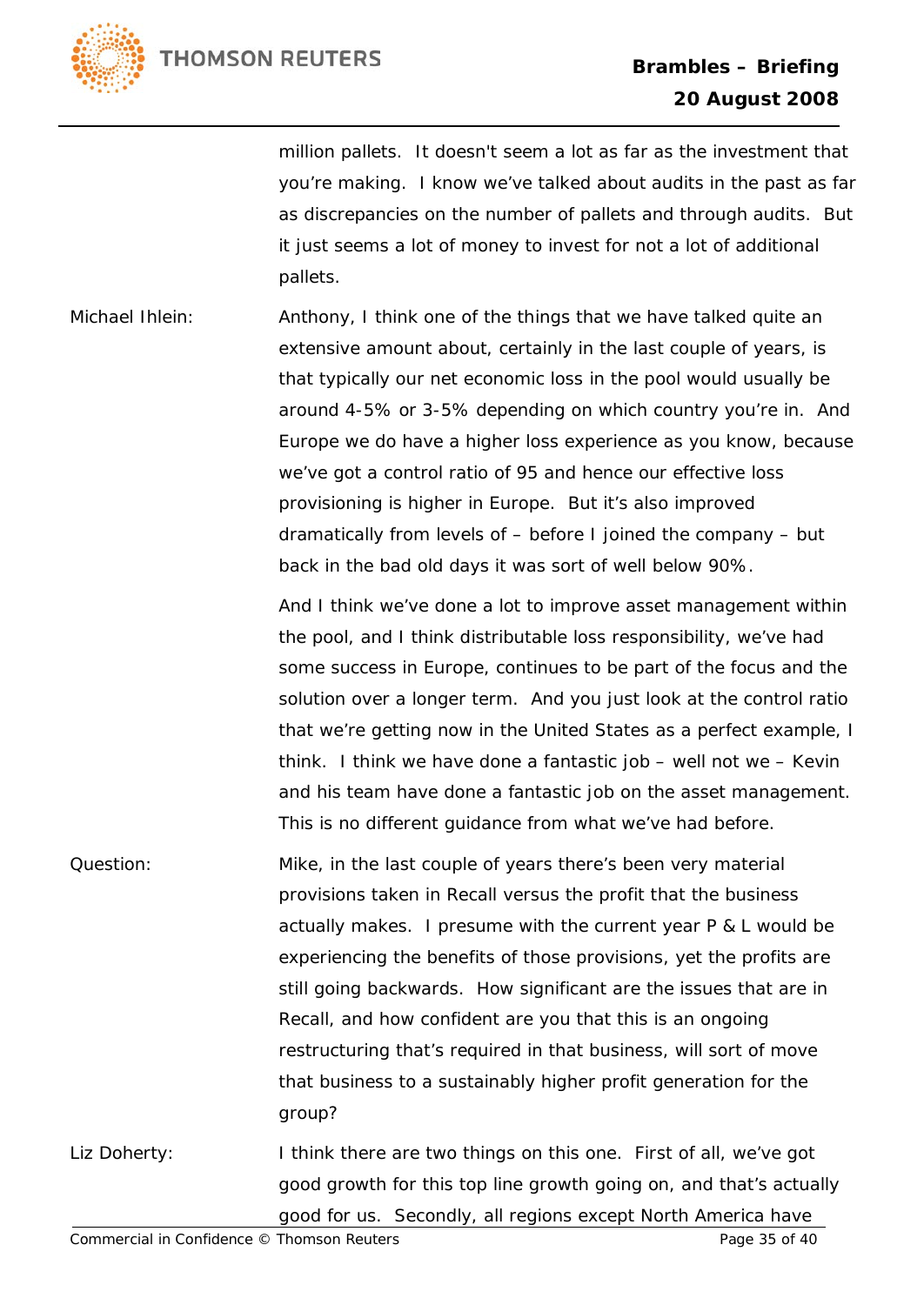

good strong underlying operating profit growth so that's good news, and I think that's an improvement from previous years. Yet North America was a problem – we said it. The good news in one sense is that the costs are actually manageable. They were to do with temporary labour transport and occupancy costs. We've strengthened management there. We have new plans in place. Some of those issues have actually largely been resolved, the temporary labour's largely been resolved, and we are quite confident – so far confident that the turnaround plans will actually deliver the improvement that's required.

- Question: (Phillip Hopkins, The Age) There's just a bit of confusion about the actual – your profits for the financial year, and particularly the profit where it did decline by 50% in relation to the sale of Cleanaway UK and Asia businesses. Can you extrapolate on all that a little bit?
- Michael Ihlein: Let me just do that Phil. The reason the results are not directly comparable is because you would know that Brambles underwent a major restructuring over the last couple of years and we did divest all of our Cleanaway and industrial services operations. We also divested those businesses at very significant profits, going on sales of those assets. And of course they all happened in the previous year and the year before that, so of course last year's results, which were fully disclosed, were floated by the significant gains on disposals of those assets. Of course we don't have those this year, because we're back to a clean business of CHEP and Recall.

I saw one of the headlines from one of the reporters this morning, that talked about profits being down substantially. That's not an appropriate comparison, because of the huge gains on asset disposals we had last year. In fact, our overall results for the year – our operating profit as you know was up 12%, and our profit for the year was flat. It was flat because we've undertaken very significant buy-backs of shares in the last 12-18 months as well, which have helped on our overall earnings per share outcome.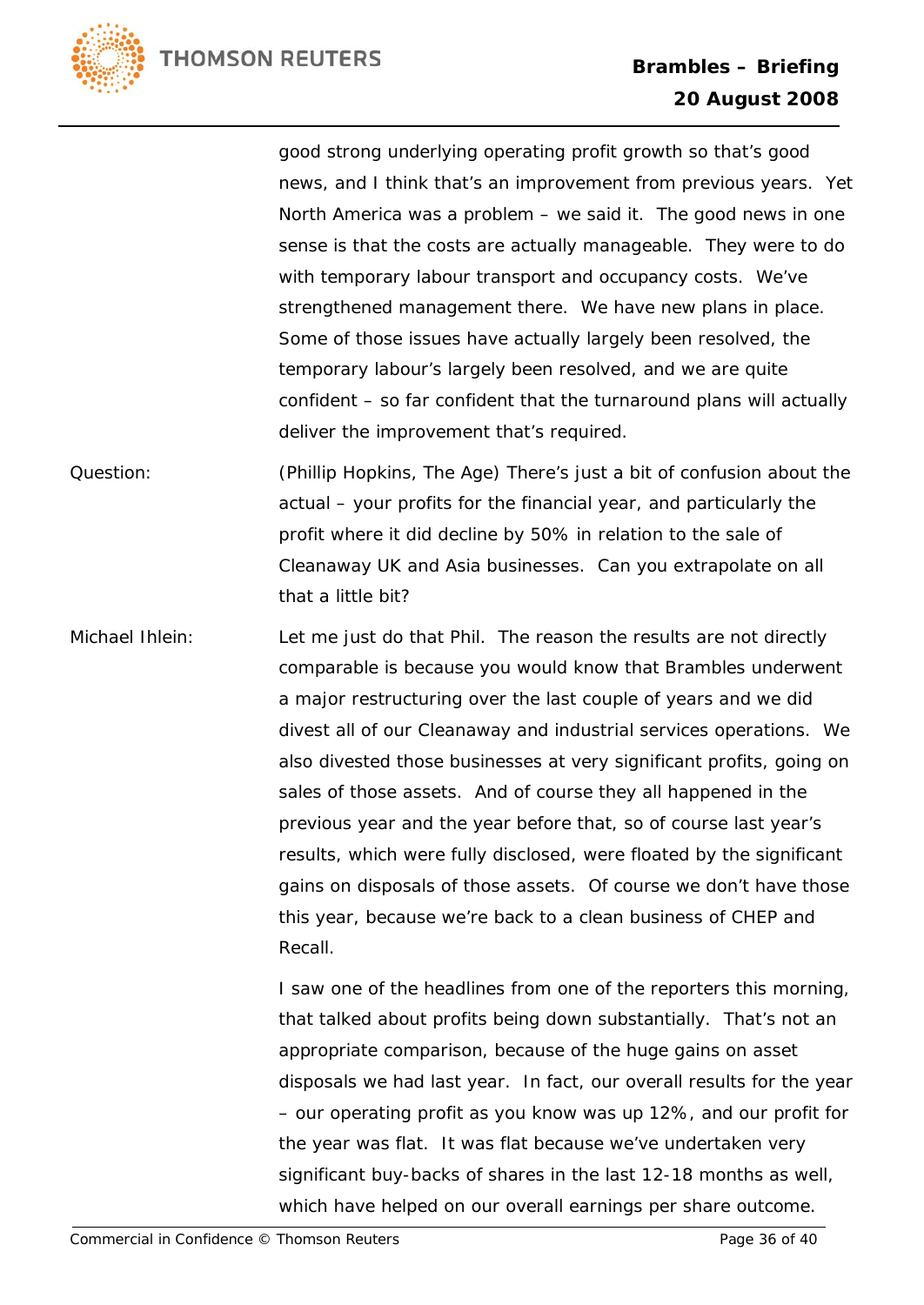Question: (Michael Shaw, Macquarie) Just two questions. Firstly on the Americas business, perhaps Kevin, we'd just like to get some more colour on the increased plant cost ratio. You've spoken about Walmart and quality initiatives aside. Perhaps you can give us some more colour on the higher pallet returns associated with the economic slowdown, and whether that would be expected to continue if you continue to have sort of single digit, low single digit organic growth in '09? And then secondly on the Asia-Pac business, just with respect to the ongoing startup costs in China and India. Can you maybe give us an idea as to what magnitude they would be in, in FY09? Kevin Shuba: On the US plant costs, primarily we're driven by the fact that we added new nodes in the network. So as a part of our optimisation to drive transport costs down, that's one of the areas that we address when we look at fuel, is to add more notes to the network. So those costs are primarily being driven by the fact that we've added more plants into the network, so that's where that came from.

> On the returns, we did see greater returns with the economic slowdown, but primarily one of the other big drivers in the control ratio is the fact that we have improved our asset recovery, so going out into the marketplace to gave pallets. I'm not an economist so I don't know what's going to happen with the United States this year, but I can state that right now it's challenging times right now.

Michael Ihlein: I think the request actually bordered on asking me for a forecast of the profit impact for FY09 from the startup in China and India, which obviously I'm not going to answer. But what I would say to you is that we do have a substantial team on the ground already in China and in India, and we are getting very good traction with customers. We will be pushing that business as hard as we can, so in a sense we do have the overheads in the business. They will expand somewhat, but not significantly in an overall Brambles or Asia-Pacific sense, I would have thought. But the real key is to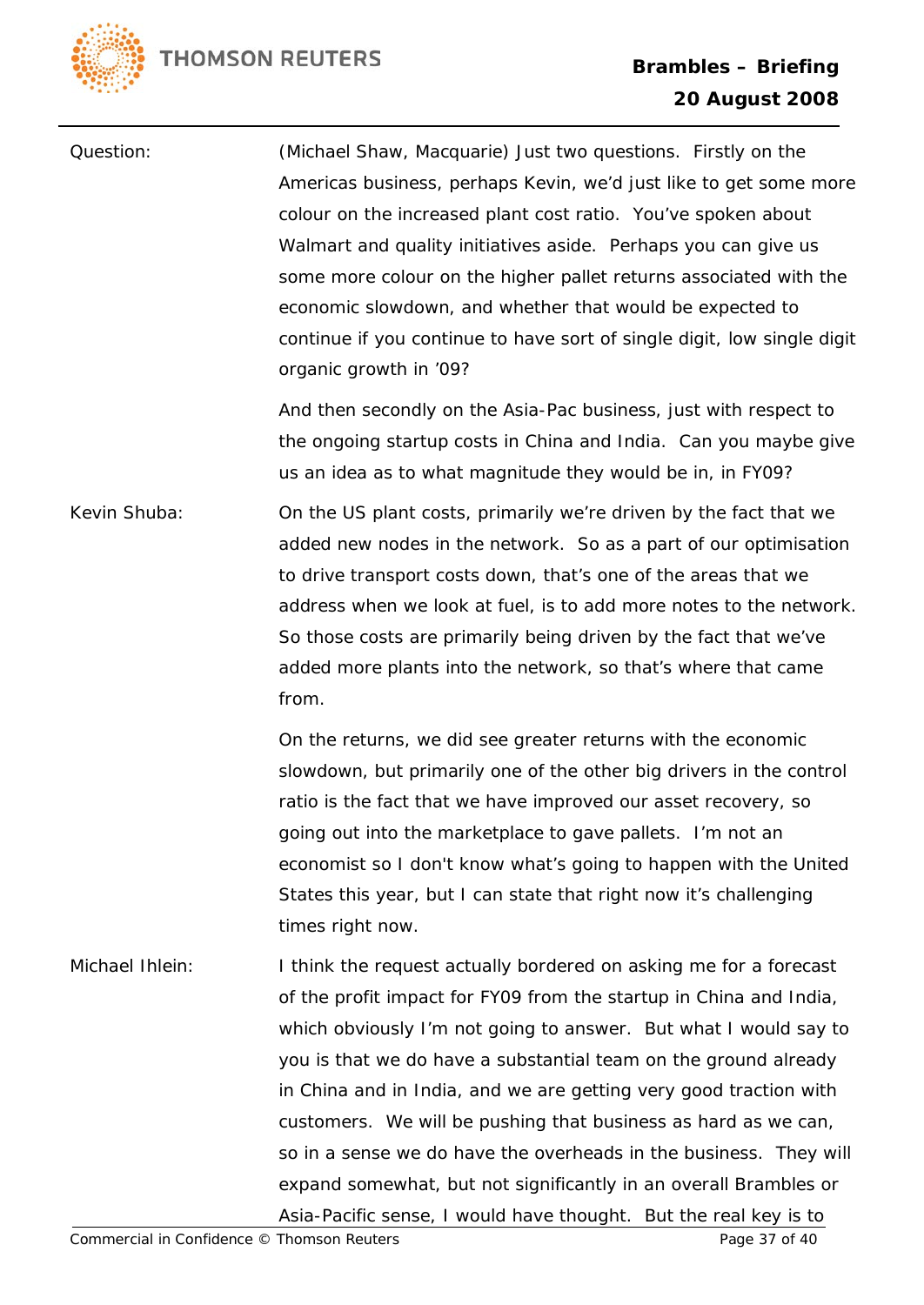

drive the top line for us, is to drive the growth, the opportunities with customers as quickly as we can and that's our main focus, and I would have thought it's a very positive possible outcome for us.

Question: (Paul Ryan) Two things. One just on your comment on CHEP Americas showing profit growth in '09. I'm just trying to reconcile that when we've got something between a 30 – we'd call it around about a \$30 million increase given the Walmart and quality investment headwinds, and as Kevin's described it, a tough operating environment. Are you really confident about that or are you talking about a different basis excluding those numbers?

- Michael Ihlein: We've given you our best estimate as to what the impact will be of Walmart, and still continue to be confident that we will deliver an improvement. The way though I think you should be looking at the business though – and this is separate from our broader outlook on the profitability for the business – but on an ongoing basis I think you should be thinking about the Walmart costs as non-recurring in nature. We'd rather not have them but they are incremental costs that we will have, but the way I'm looking at the underlying performance of the business is prior to those costs, in terms of an ongoing business. Our objective obviously and Kevin's job with the USA team, is how do we best manage our cost structure in what is clearly a more challenging environment.
- Question: Just on the quality initiative in the US and the increase in the pallet spec, how does that pallet spec compare to your operations elsewhere in the world, and how confident can we be that we're not going to see a similar initiative required elsewhere? Michael Ihlein: I can talk about this, while Kevin can talk about the Americas. Kevin Shuba: Essentially what we're doing in the US is to meet the ongoing increased requirements from our customers. We're going through and upgrading the pool. It is improving what we deliver to our customers right now.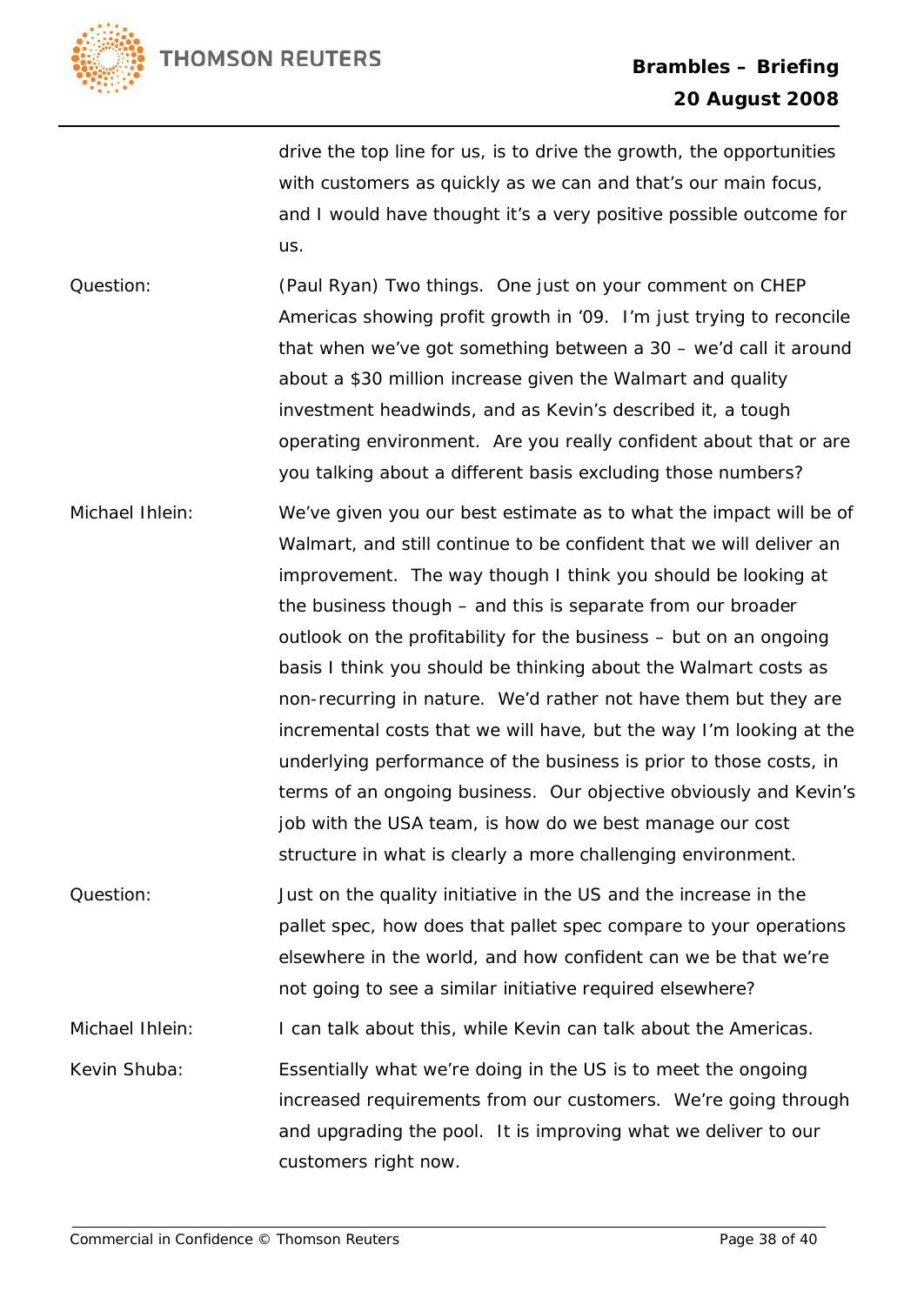

| Michael Ihlein: | I think it's different depending on where you are in the world Paul,                                                        |
|-----------------|-----------------------------------------------------------------------------------------------------------------------------|
|                 | whether you're talking about Asia-Pacific or Europe, you're talking                                                         |
|                 | about Eastern Europe as compared to the UK. The UK is an                                                                    |
|                 | exchange pool as you know. That's a lower quality pallet, because                                                           |
|                 | it's an exchange quality pallet so it's a lower price. So if I was to                                                       |
|                 | compare a 48 by 40 pallet in the US compared to a 12/10                                                                     |
|                 | exchange pallet in the UK, the 12/10 exchange pallet will look                                                              |
|                 | lower quality. There's a very good reason for that; because it is                                                           |
|                 | exchange and it's probably 20% effectively cheaper than a one<br>way trip.                                                  |
|                 | So I don't think you can draw the same comparisons. I think                                                                 |
|                 | there are high levels of automation in our Americas business from<br>our customers that is really driving this requirement. |
| Question:       | (Denny Thomas, Reuters) Just to clarify the revenue target for                                                              |
|                 | China and India or the indicated figure that you gave for the five                                                          |
|                 | year period. Was it an Aussie dollar figure or an US dollar figure?                                                         |
| Speaker:        | Sorry, didn't quite catch that. Could you just repeat that?                                                                 |
| Question:       | (Denny Thomas, Reuters) Yeah. You give an indicated figure of                                                               |
|                 | how much your China and India revenue will be over the next five                                                            |
|                 | years. Is that an Aussie dollar figure or a                                                                                 |
| Michael Ihlein: | I think a few weeks ago it would have been one and the same.                                                                |
|                 | It's now changed quite a bit. It's a US dollar comment. All the                                                             |
|                 | numbers that we talk about apart from our Aussie dollar dividend                                                            |
|                 | are all US dollars.                                                                                                         |
| Question:       | (Denny Thomas, Reuters) How much do you plan to invest in                                                                   |
|                 | those two countries over the period of five years?                                                                          |
| Michael Ihlein: | I don't think it's appropriate for us to give a forecast. We've                                                             |
|                 | invested as I said \$52 million so far and that's relatively modest                                                         |
|                 | compared to our total capital spend. We'll invest as fast as we                                                             |
|                 | think is necessary for us to be able to drive profitable growth over                                                        |
|                 | the longer term, but it wouldn't be appropriate to give a forecast.                                                         |